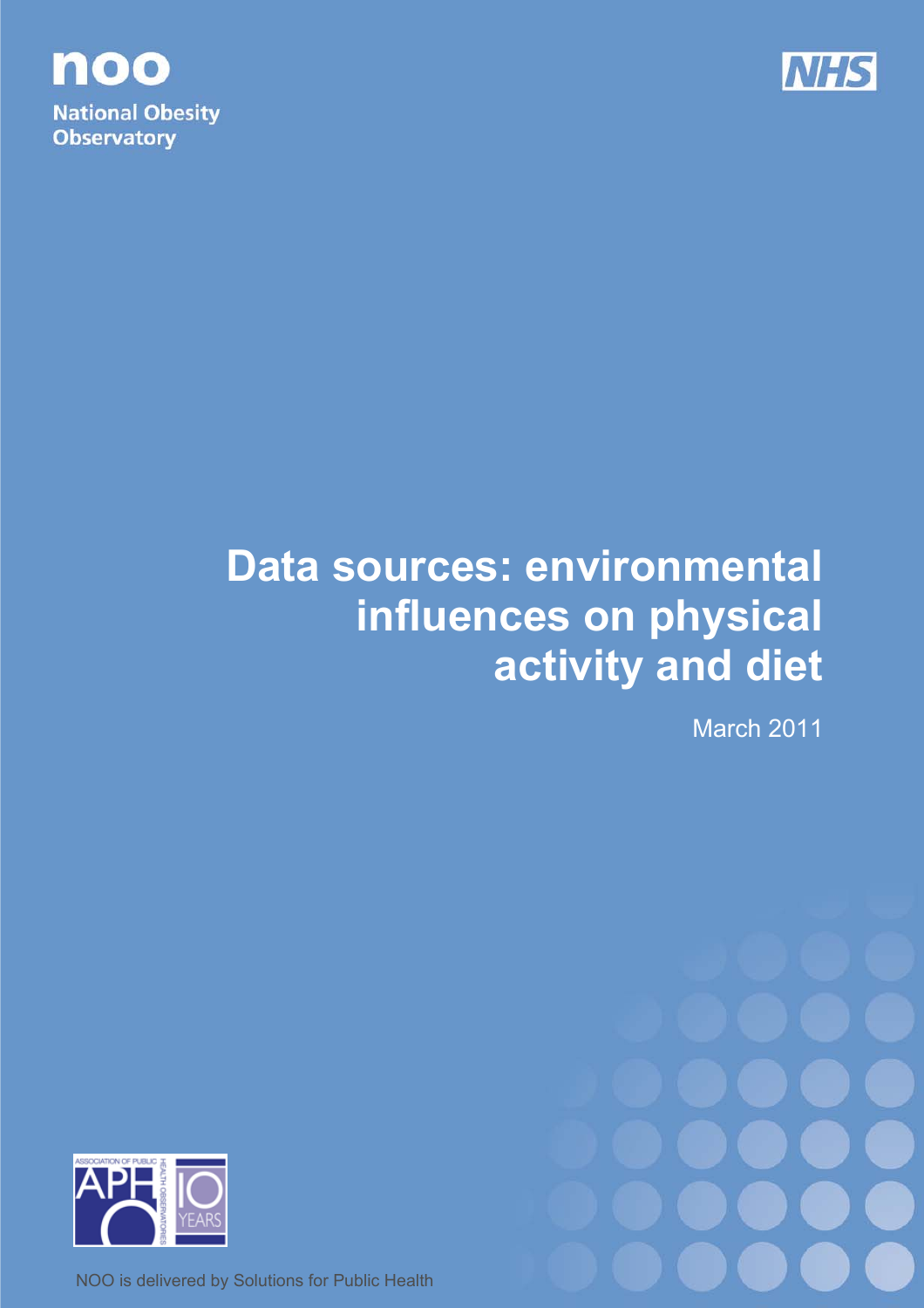# **Contents**

| The influence of the environment on dietary and physical activity behaviours  5  |
|----------------------------------------------------------------------------------|
|                                                                                  |
|                                                                                  |
|                                                                                  |
|                                                                                  |
|                                                                                  |
|                                                                                  |
|                                                                                  |
|                                                                                  |
|                                                                                  |
|                                                                                  |
|                                                                                  |
|                                                                                  |
| Data on perceptions of the physical activity environment: summary of relevant    |
|                                                                                  |
|                                                                                  |
|                                                                                  |
|                                                                                  |
| Data on perceptions of the nutrition environment: summary of relevant surveys 19 |
|                                                                                  |
|                                                                                  |
|                                                                                  |
|                                                                                  |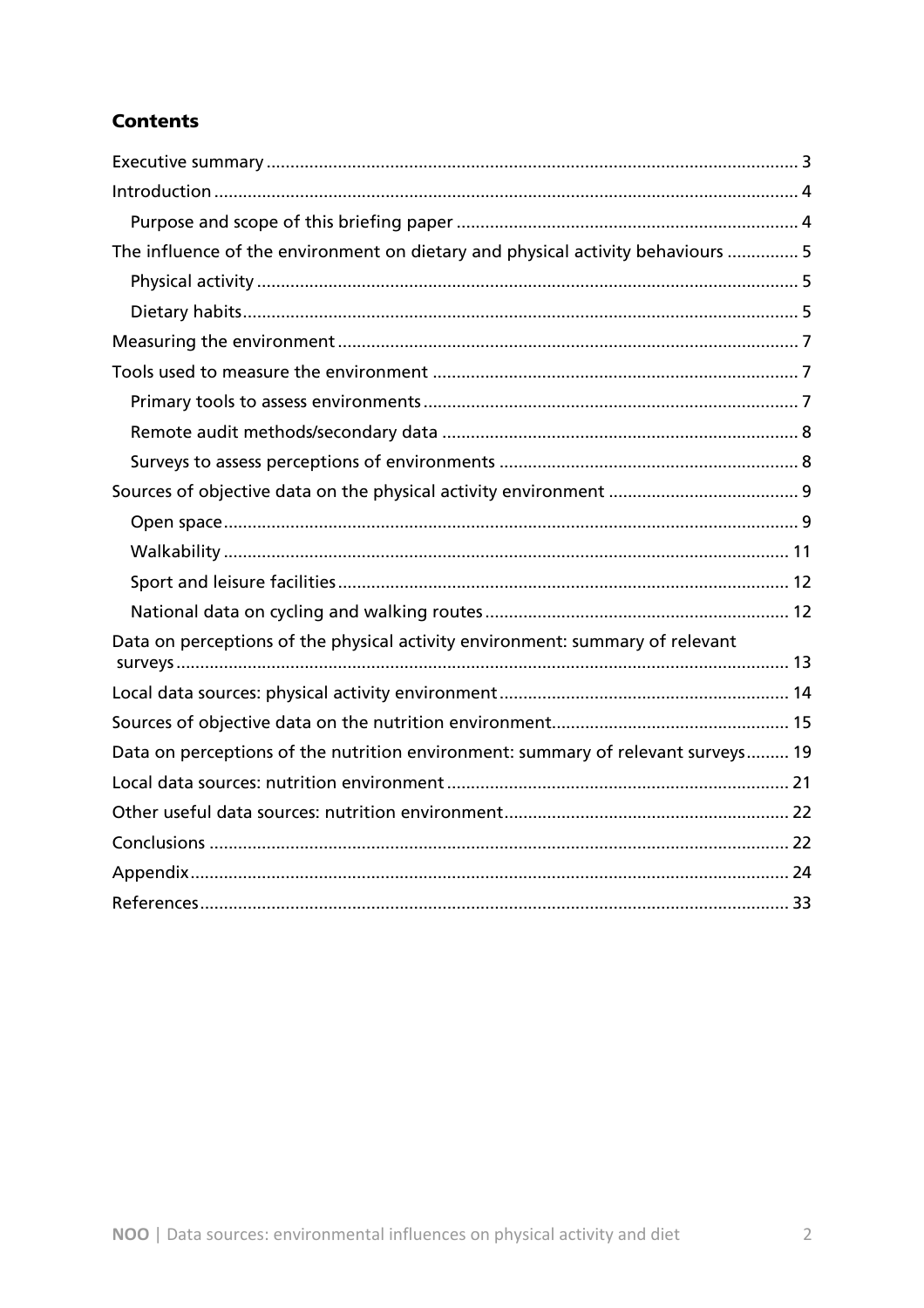# Executive summary

Evidence shows that the environment has an effect on people's dietary habits and participation in physical activity, which in turn affects their health. In order to identify where this may be a problem and to develop appropriate interventions, local areas may need to investigate elements of the physical environment that relate to physical activity and diet. Each project will be different in terms of the specific measures required and data collection methods that need to be employed.

This briefing is intended to:

- describe sources of national and local data relating to aspects of a local area that may influence physical activity and diet
- help users understand the challenges and limitations of using the data sources
- identify gaps in the data and help users understand the options available at a local level to improve data availability.

In order to define the relevant aspects of the environment to be examined, it is useful to consider the following types of data that impact on dietary behaviour such as food purchasing and consumption, and physical activity behaviour such as mode of travel to work. These data and measures overlap each other and are defined differently depending on the location or geographical area, and the population being studied.

- Accessibility: for example, travel time to a healthy food outlet; opening hours of a healthy food outlet; distance to shops and work; cost of healthy food; cost of physical activity facility; and distance to a green space or park.
- Availability: for example, types of food outlet available in a local area; availability and quality of green space; and availability of good quality food in a local area.
- Perceptions: for example, perceptions of safety in parks, food provided in food outlets and cost of healthy foods.

There are three main data collection methods for investigating food and physical activity environments. Primary data can be collected from an area by physically visiting it, collecting the relevant data needed and recording it on a map or another type of audit tool. The usefulness of this method will largely depend on the geography being investigated, but it can be useful for assessing the 'walkability' of a small geographical area or the availability of food outlets selling healthy foods in a community.

Secondary data relating to the nature of a physical landscape and built environment are available from a number of sources. These sorts of data have a wide variety of types and uses, and can be useful when assessing larger geographical areas. Resources such as Google Earth and Google Street View can be particularly useful for defining a physical environment, whether that is by the number of food outlets or amount of green space.

Survey data from the population being studied are useful for assessing people's perceptions of their food and physical activity environments. People's perceptions of their environment may be at odds with objective measures of what is actually physically available and accessible. However, perceptions are important as they have an impact on behaviour. For example, perceptions of an area of green space being unsafe may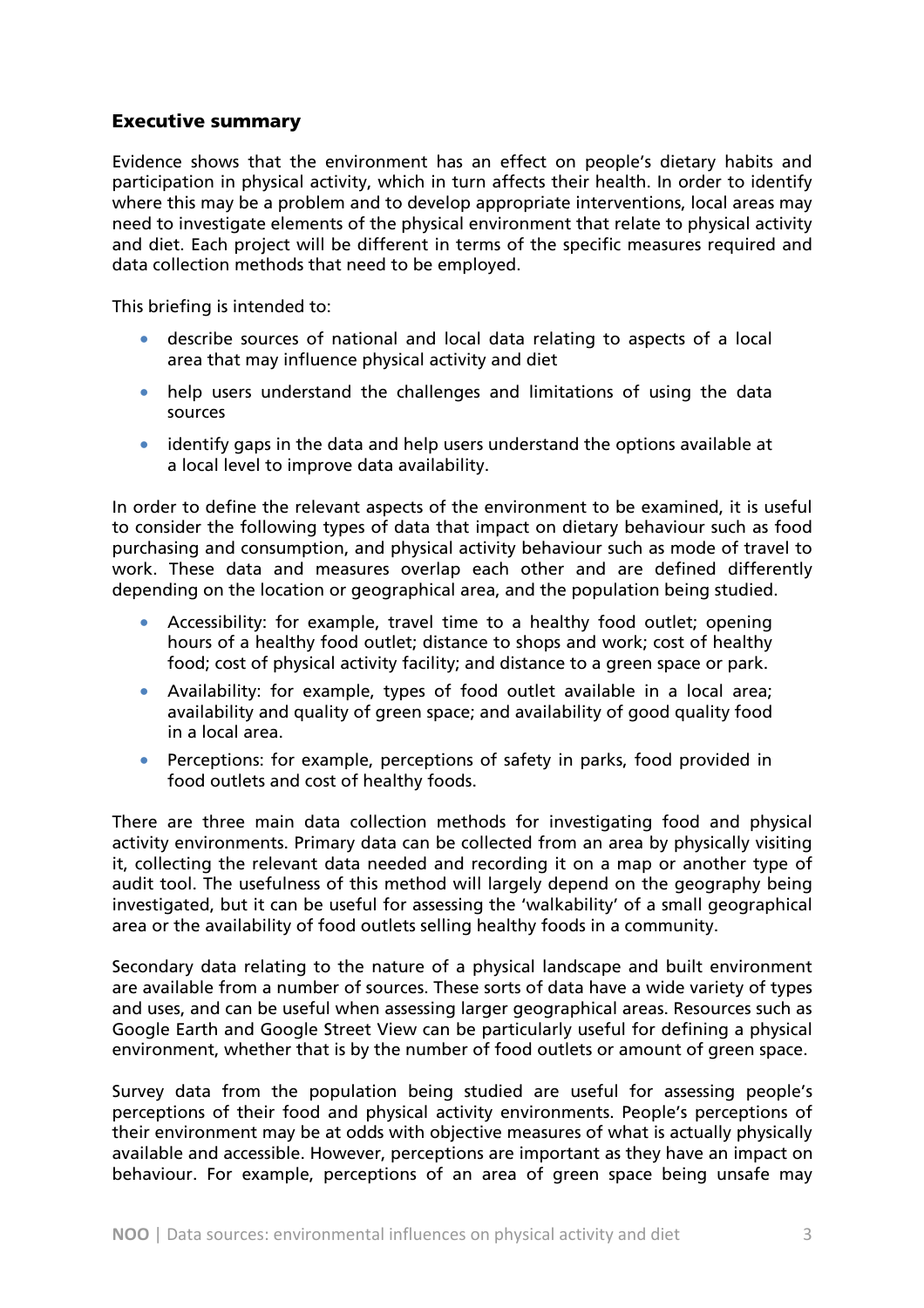hinder people from using it for physical activity. Similarly, a perception that a shop does not sell healthy, good quality or appropriately priced food may hinder people from shopping there. The interventions required to change such perceptions may be very different from the interventions required to change the relevant characteristics of an environment.

It is hoped that this briefing paper will help to create a consistent approach to measuring the environment and improve understanding of the influence of the environment on obesity and its determinants.

# Introduction

 $\overline{a}$ 

There are an estimated 300 million people worldwide classified as obese.<sup>1</sup> The environment is a key determinant of dietary behaviours and physical activity levels.<sup>2</sup> The term 'obesogenic environment<sup>'3</sup> has been used to describe an environment in which influences, surrounding opportunities or conditions of life combine to promote weight gain in individuals or populations.<sup>4</sup>

Until recently, most research in this area focused on individual-level determinants, such as a person's diet and physical activity, knowledge, attitudes, practical skills and motivation to lose weight. However, these individual-level factors do not take into account the many complex environmental influences on a person's behaviour. There is a need for a greater understanding of ways to assess different aspects of the environment to understand the influence of the environment on behaviour.

#### Purpose and scope of this briefing paper

This briefing paper is primarily aimed at public health and other professionals working in local authorities and other public health organisations who are interested in the role of the environment in influencing food and physical activity behaviour. It may also be of interest to researchers and academics working in this field. It aims to:

- describe sources of national and local data relating to aspects of the environment,<sup>a</sup> which may influence food and physical activity behaviour
- help users understand the challenges and limitations of using the data sources available
- identify gaps in the data and help users understand the options available at a local level to improve data availability.

a For the purposes of this paper, 'environment' is used to encompass aspects of the local environment that may influence dietary and physical activity behaviours (Chow et al., 2009). The paper does not cover broader issues such as the social, economic or policy environment, which can influence obesity through limiting or enabling access to physical activity and food.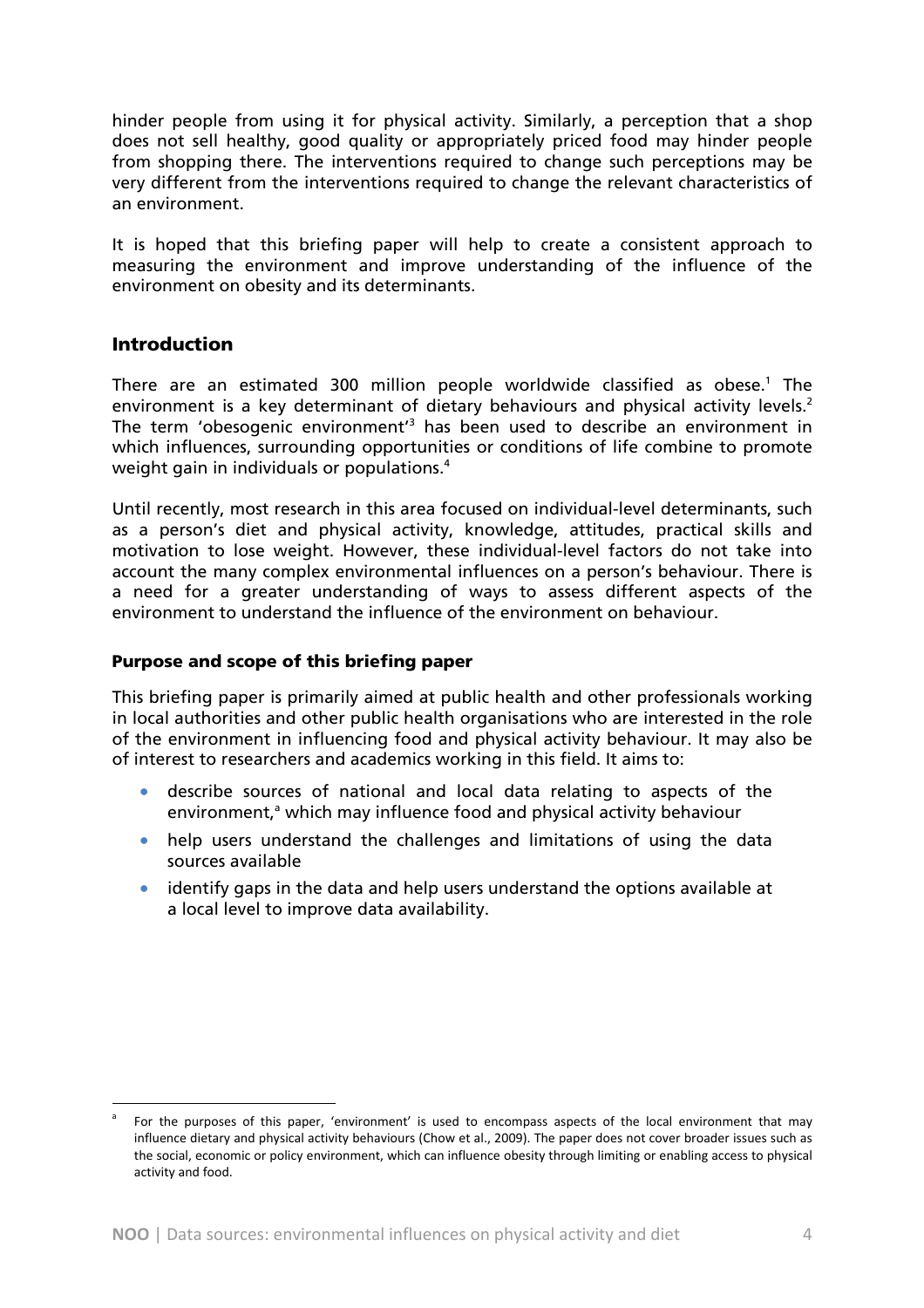# The influence of the environment on dietary and physical activity behaviours

#### Physical activity

NICE guidance on the environment and physical activity defined the environment as:

'any aspect of the physical (natural) environment or the urban or constructed (built) environment that subconsciously or consciously relates to an individual and their physical activity behaviour'.5

In recent years, there has been increased interest in how the environment influences physical activity. Early physical activity research tended to focus on determinants of physical activity at the individual or group level and, as a result, early interventions operated predominantly at the individual level.6 More recently, research has begun to investigate the role of environmental factors in shaping an individual's decisions about their behaviour.

A number of systematic reviews have summarised the evidence linking the environment and physical activity.<sup>6,7,8,9,10</sup> Aspects of the environment found to be associated with physical activity include:

- access to physical activity facilities
- distance to destinations
- levels of residential density
- type of land use
- urban walkability scores
- perceived safety
- availability of exercise equipment
- provision of pavements

Less clear associations have been noted for aesthetic features of the environment and parks, and perceived crime.10 These findings have been reinforced by a more recent systematic review.<sup>11</sup> However, it is important to note that the bulk of the research into the influence of the environment has come from the US, where the extent of urban sprawl, environmental conditions and urban forms are very different to those in the  $\mathsf{UK}.^\mathsf{8}$ 

#### Dietary habits

People living in Western societies generally have easy access to cheap, highly palatable and energy-dense foods lacking in good nutrition.<sup>12</sup> Advancements in technology and transport encourage a more sedentary lifestyle. Together these are a catalyst for overweight and obesity. Research into the link between the environment and dietary intake, and, in particular, the link between food availability and obesity, is still undeveloped compared to research into physical activity and the physical environment.<sup>13</sup> There are different ways of theorising about the environment for the purposes of focusing research relating to diet. One theory distinguishes between the micro and the macro environment. The macro environment includes the social, historical and political factors, such as public policies, group-level social factors and the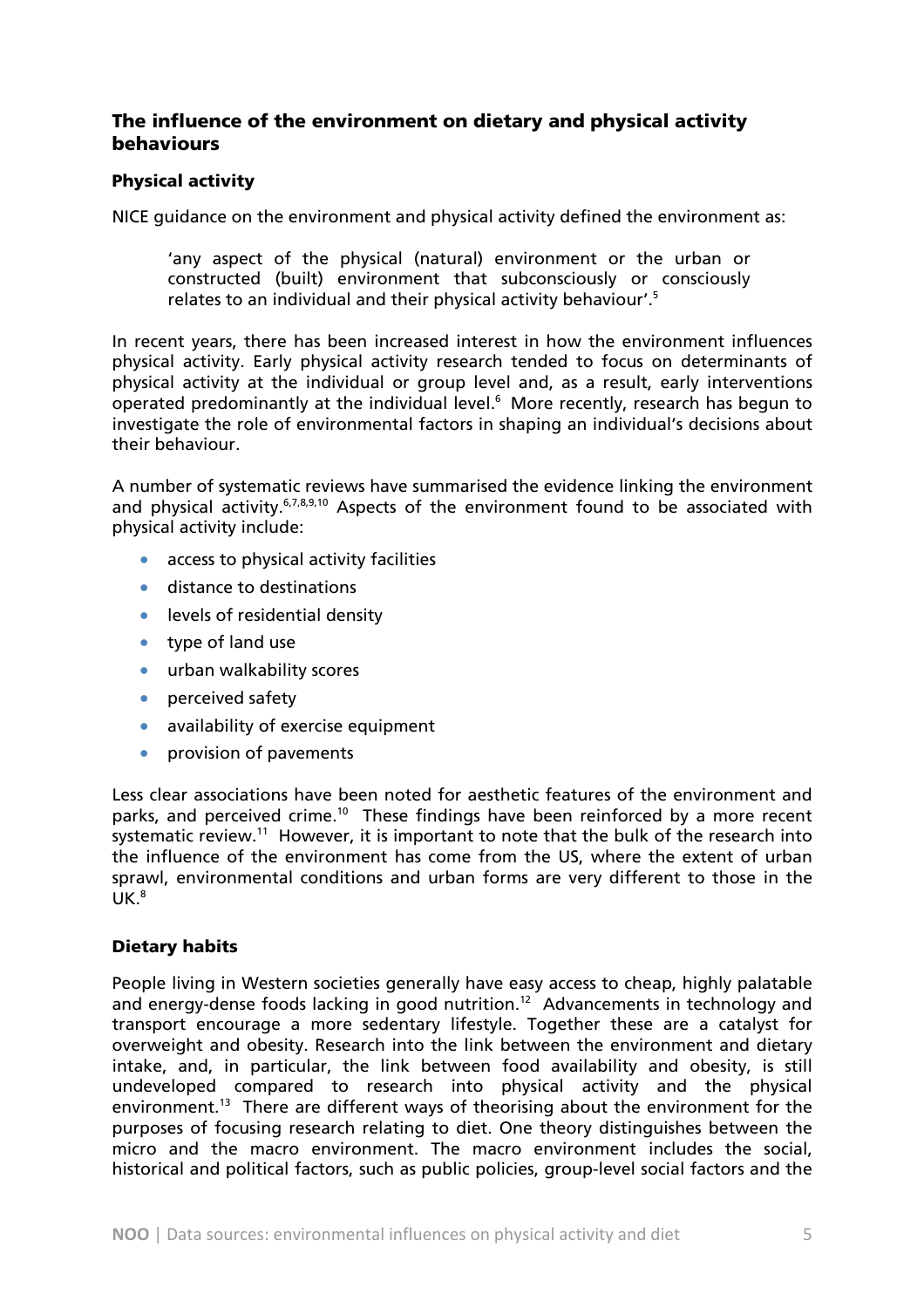overarching economic, cultural and legislative influences that shape the local environment over time. The micro level environment includes genetic disposition, social class, cultural traditions, and individual demographics such as income, age, education, gender and ethnicity.14

Another way of theorising about the nutrition environment is demonstrated in the model in Figure 1. This identifies four distinct environmental variables that can have a direct or indirect influence on eating patterns.<sup>15</sup> This model shows the specific areas of the environment that can be studied in relation to dietary habits. These variables are different elements of an overall 'nutrition environment'. While these areas clearly do not exist in isolation from each other, this model helps to provide a framework for developing or collating measures relating to the nutrition environment. The type of measures required, and how easy they are to collect and collate, will depend on the aims and scale of the project. This paper focuses on data sources relating to the community, organisational and consumer nutrition environments.



Figure 1: Model of Community Nutrition Environments<sup>15</sup>

The accessibility and availability of particular foods in a geographical area or location are the key factors in any research project looking at the nutrition environment. Accessibility and availability will be defined differently depending on the geographical area on which the project is focused and the nature of the population being investigated.

Accessibility includes physical access, such as the walking distance to a food outlet; availability of public transport to a food outlet; and opening hours or trading times of a food outlet. It also includes factors affecting purchasing and consumption, such as cost. For example, there is evidence that a healthy diet, with adequate fruit and vegetables, is generally more expensive than a diet that is based mainly on foods high in fat and sugar,<sup>16</sup> and that reducing the price of healthier foods tends to increase the frequency with which they are purchased.<sup>17</sup> Availability includes the types and variety of food outlets in a particular location or geographical area and the types of foods they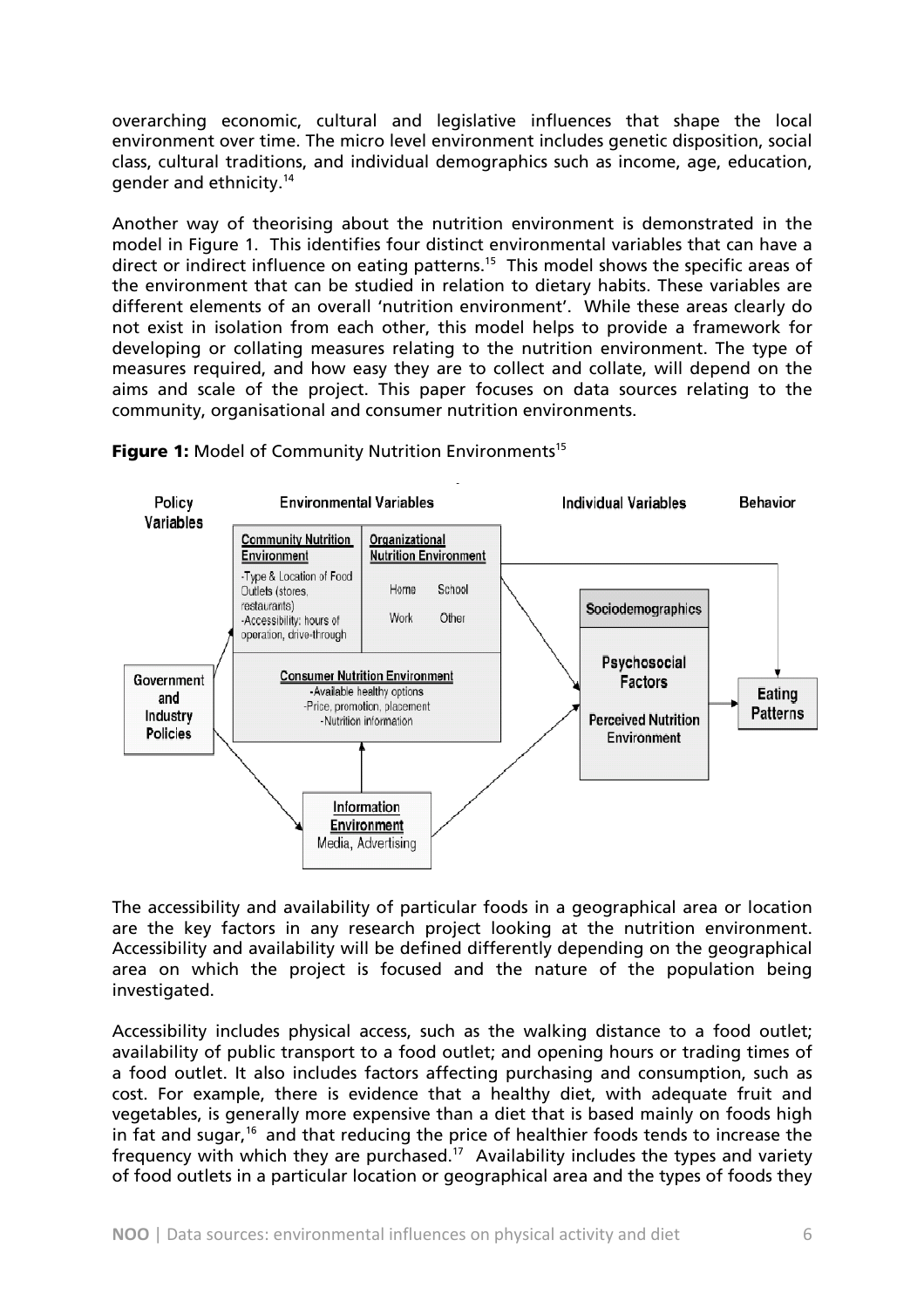sell. For example, evidence from the US has identified higher rates of obesity in local communities with high concentrations of fast-food outlets.18

# Measuring the environment

An essential first step is to define the characteristics of the geographical area, and the population to be investigated.

The area will have an important impact on the data needed to be gathered, the data collection methods used, and the interventions developed. A geographical area may be defined by census output areas; 'natural communities' or neighbourhoods; political geographies; or administrative boundaries such as a local authority area.

It is also important to assess the characteristics of the population being investigated or likely to be affected. Different populations will have different requirements of their environments in relation to diet and physical activity. In particular, demographic and socioeconomic indicators such as ethnicity, income levels, age and employment levels will be important for defining their needs and potential problems. For example, an elderly community may have different problems in terms of physical access to food outlets or physical activity facilities than a younger, more affluent population.

# Tools used to measure the environment

It is necessary to be able to define and measure the aspects of the environment that relate to diet and physical activity. There are three main types of instrument available.

#### Primary tools to assess environments

# Physical activity

These include environmental audits and audits using specific tools for measuring particular aspects of a site and rating them according to agreed scales. In the case of physical activity, this might mean measuring an environment for its walkability or 'bikeability'. In such an audit, specific aspects of the environment that facilitate (or prevent) walking or cycling are measured. For example, the charity Living Streets conducts community street audits, working with local people to assess problems in the local environment for walking, and suggests possible solutions.<sup>b</sup> Standard tools such as the Pedestrian Environment Review Software<sup>c</sup> are available for audit. Cycling infrastructure can also be assessed using bike audit tools that measure features such as existence of on-road or off-road cycle lanes, road surfaces, obstructions, traffic flow and other features that may influence the ease with which people can cycle.

# Diet and nutrition

As previously stated, different elements of the environment will require different measures. Primary data from audits of a physical area may be particularly useful in measuring the availability of food outlets providing healthy foods located in a particular area and the accessibility of that food in terms of cost. This would involve visiting food outlets and using a tool to provide a standard definition of a 'healthy' food outlet.

 $\overline{a}$ b

www.livingstreets.org.uk<br>http://www.trlsoftware.co.uk/products/detail.asp?aid=16&pid=66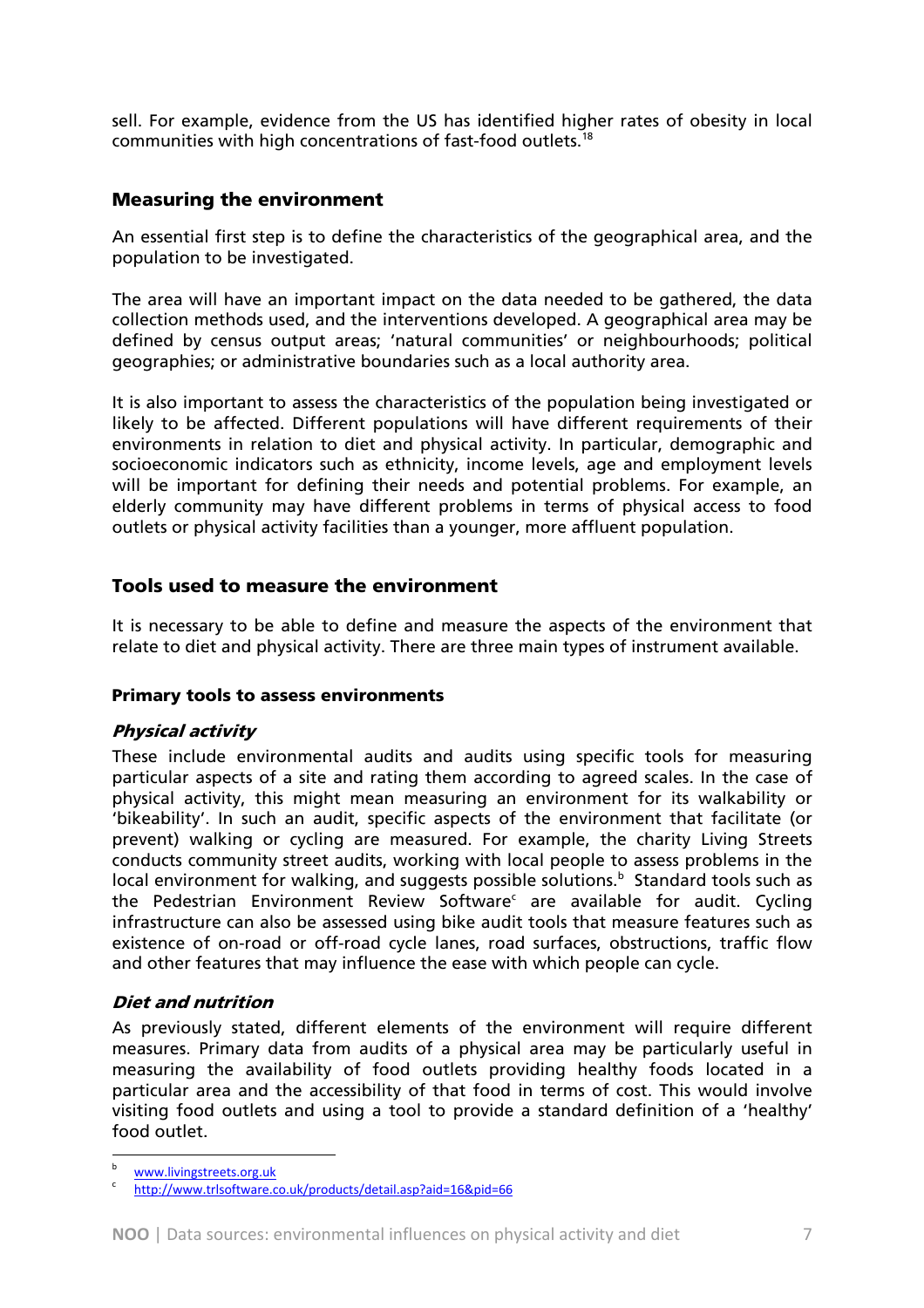An example of an audit tool for collecting data is the Nutrition Environments Measures Survey for Stores (NEMS-S).<sup>19</sup> The NEMS-S assesses the food items available in an outlet and compares the availability of 'healthy options' against those that are less healthy. Based on this, it estimates whether a healthy diet could be achieved from purchases from this outlet. Further details of this and other relevant tools are available on the East Midlands Public Health Observatory website.<sup>d</sup>

Physical audits can also be used to assess the accessibility to healthy food outlets in terms of walking distance, or perceptions of availability in terms of the type of area in which the food outlet is located or the presentation of the food outlet itself.

#### Remote audit methods/secondary data

Remote audit tools allow the assessment of a site without visiting it. In the case of physical activity this might mean assessing the area covered by parks and green space using maps, or auditing the distances travelled to school by studying Geographic Information Systems (GIS) data.<sup>e</sup> Physical activity researchers have also experimented with Google Street View to audit the street environment without visiting a site.<sup>20</sup> In relation to diet and nutrition, this method may be most useful for measuring elements such as the location of food outlets. It may mean collecting data from business listings such as the Yellow Pages or other website searches, buying data from Ordnance Survey, or sourcing data held by local authorities such as the lists of trading food outlets held for environmental health purposes. GIS data can also be used here to assess distances between residential areas and food outlets. There will be a risk that the sources of data may not be up-to-date and it is recommended that 'ground truthing'<sup>f</sup> or checks are used to verify data.

#### Surveys to assess perceptions of environments

Some surveys ask people what they think about aspects of the environment. This approach will often produce different data from audit methods, but can be a very useful alternative.<sup>21</sup> For example, people's perception of the quality of the food accessible to them in their local area may depend on their own understanding and knowledge about what makes up a healthy diet or their own dietary preferences. Similarly, objective measurement or remote audit methods may deem a residential area to have sufficient open green space to encourage physical activity. However, if the perception is that this physical environment is unsafe, it is less likely to be used by local communities to participate in physical activity. $22,23$ 

An excellent summary of resources on measuring the physical activity environment is available from the Active Living Research website.<sup>24</sup> There are a number of resources on measuring the nutrition environment available from the East Midlands Public Health Observatory 'Food Poverty' web pages.<sup>9</sup>

http://www.empho.org.uk/

GIS are systems that capture, store, analyse and present data that are linked to location(s).

f 'Ground truthing' is used here to mean on-site verification of remotely collected data http://www.empho.org.uk/THEMES/food/food9.aspx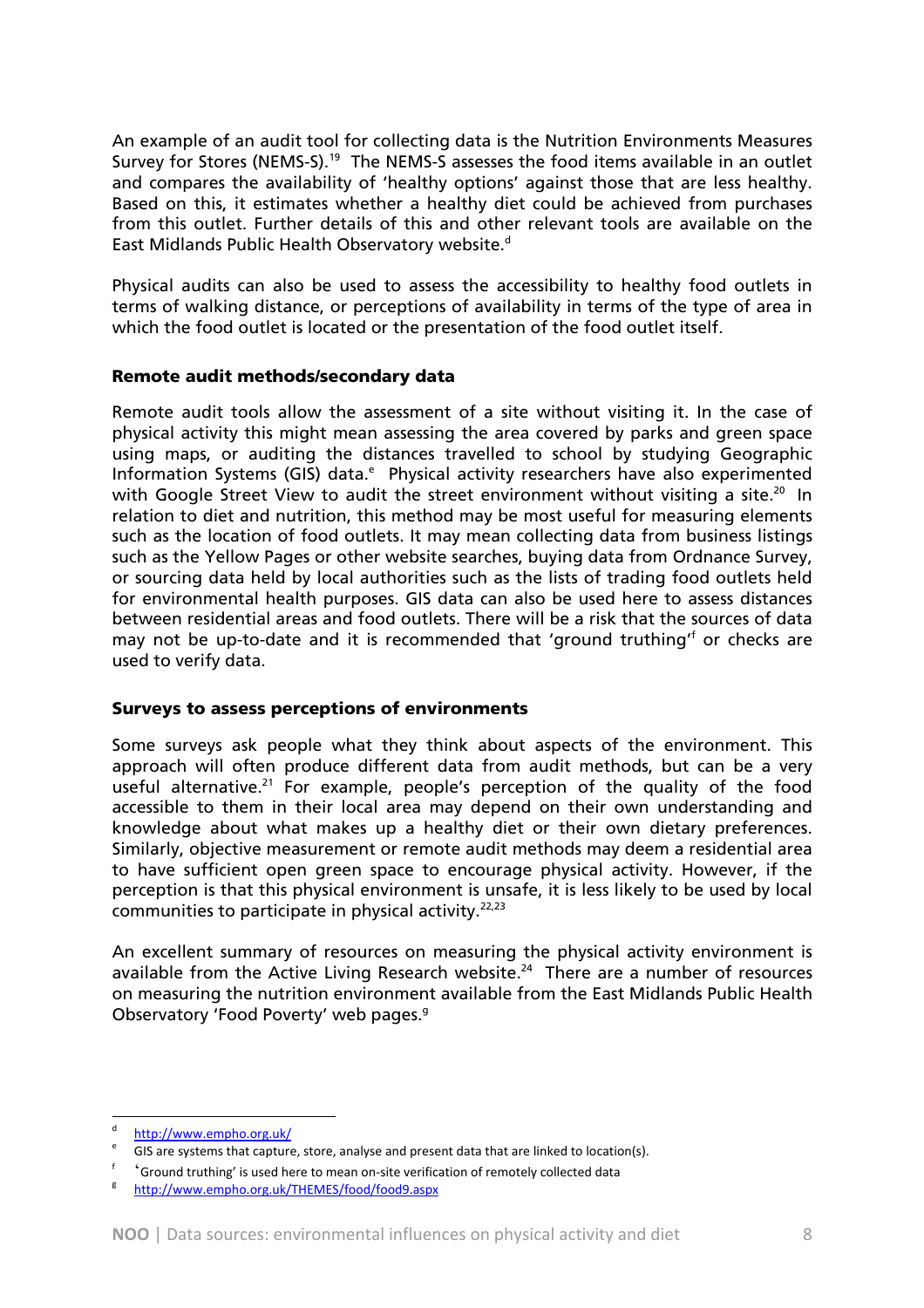# Sources of objective data on the physical activity environment

#### Open space

#### Land Use Statistics (Generalised Land Use Database), 2005

This dataset allows detailed analysis of land use in the UK, including the percentage of land that is green space. It is derived from Ordnance Survey data.<sup>h</sup>

The Generalised Land Use Database (GLUD) 2005 shows the area of different land types for census output areas, Lower Super Output Areas (LSOAs), Middle Super Output Areas (MSOAs), Local Authorities, and Government Office Regions (GORs) in England as at January 2005.

All land in the UK is allocated one of the following uses:

- domestic buildings
- non-domestic buildings
- roads
- paths
- rail
- domestic gardens
- green space
- water
- other land uses (largely hardstanding)
- unclassified

The data are presented in thousands of square metres (000 $m<sup>2</sup>$ ), to 2 decimal places, allowing a precision to the nearest  $10m^2$ .

This simple classification provides the framework for an analysis of land for each of the published geographic areas. The statistics provide a basis for comparing, for example, the availability of green space and administrative areas.

The GLUD data are used in the National Obesity Observatory's e-Atlas<sup>i</sup> as the variables '% of land is green space' and '% of land is domestic gardens'. This describes the proportion of the total land area in England that is given over to domestic gardens or green space. Users can generate maps down to local authority level that show these indicators, and the relationships with other indicators including various measures of child and adult obesity.

GLUD data are free to use and available for download from the Department of Communities and Local Government website.<sup>j</sup>

Some users may prefer to use the original Ordnance Survey data, available from MasterMap, as it may allow more flexibility than the GLUD<br>http://www.noo.org.uk/maps/eatlas

j http://www.communities.gov.uk/publications/planningandbuilding/generalisedlanduse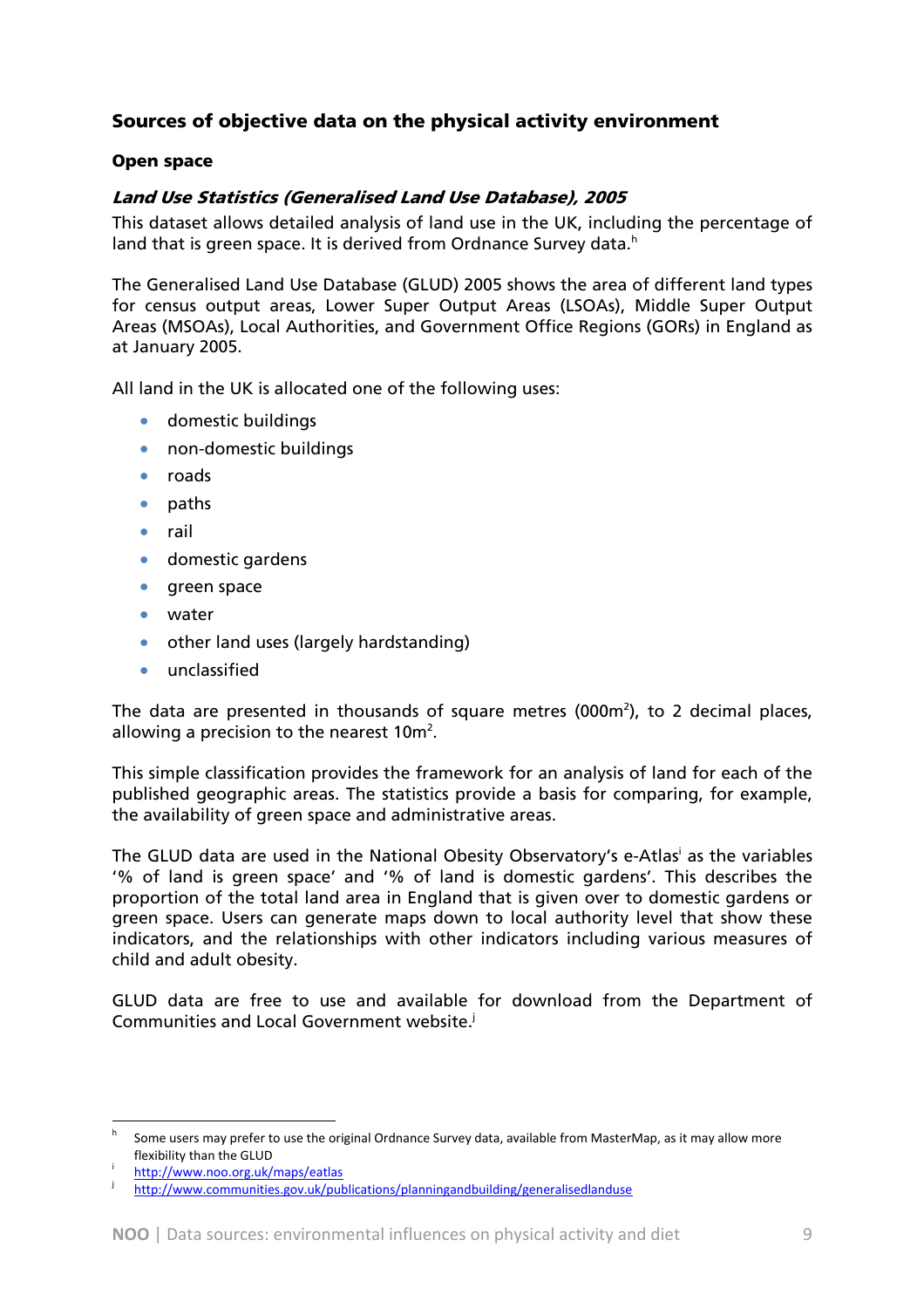# Environmental data from Natural England

Natural England holds a number of useful datasets on the natural environment. These include:

- access land under the Countryside and Rights of Way (CROW) Act (including registered common land and dedicated land)
- country parks
- doorstep greens
- local nature reserves
- national trails
- national nature reserves

These can all be downloaded free from the Natural England website.<sup>k</sup> The data are in a format suitable for use in a Geographic Information System (GIS).

# The Green Atlas

Natural England has undertaken a detailed analysis of environmental data to produce the Green Atlas. This has a focus on open natural spaces that are publicly accessible.

A map layer has been produced using several datasets from both Natural England data and data from other partners and stakeholders such as Sustrans. The map layer includes data from the following indicators:

- agri-environment access
- CROW access land (including registered common land and dedicated land)
- country parks
- cycleways
- doorstep greens
- local nature reserves
- millennium greens
- national trails
- public rights of way
- national nature reserves
- village greens

 $\overline{a}$ 

• Woods for People (Forestry Commission data including Woodland Trust accessible land)

These datasets have been combined and analysed against LSOAs. The output is a file showing every LSOA graded by its percentage of accessible green space. The file is used primarily to support Natural England's health and recreation work. However, it can be supplied to non-commercial partners subject to licensing terms and conditions. Contact: Sally.Pinnegar@naturalengland.org.uk

k http://www.gis.naturalengland.org.uk/pubs/gis/GIS\_register.asp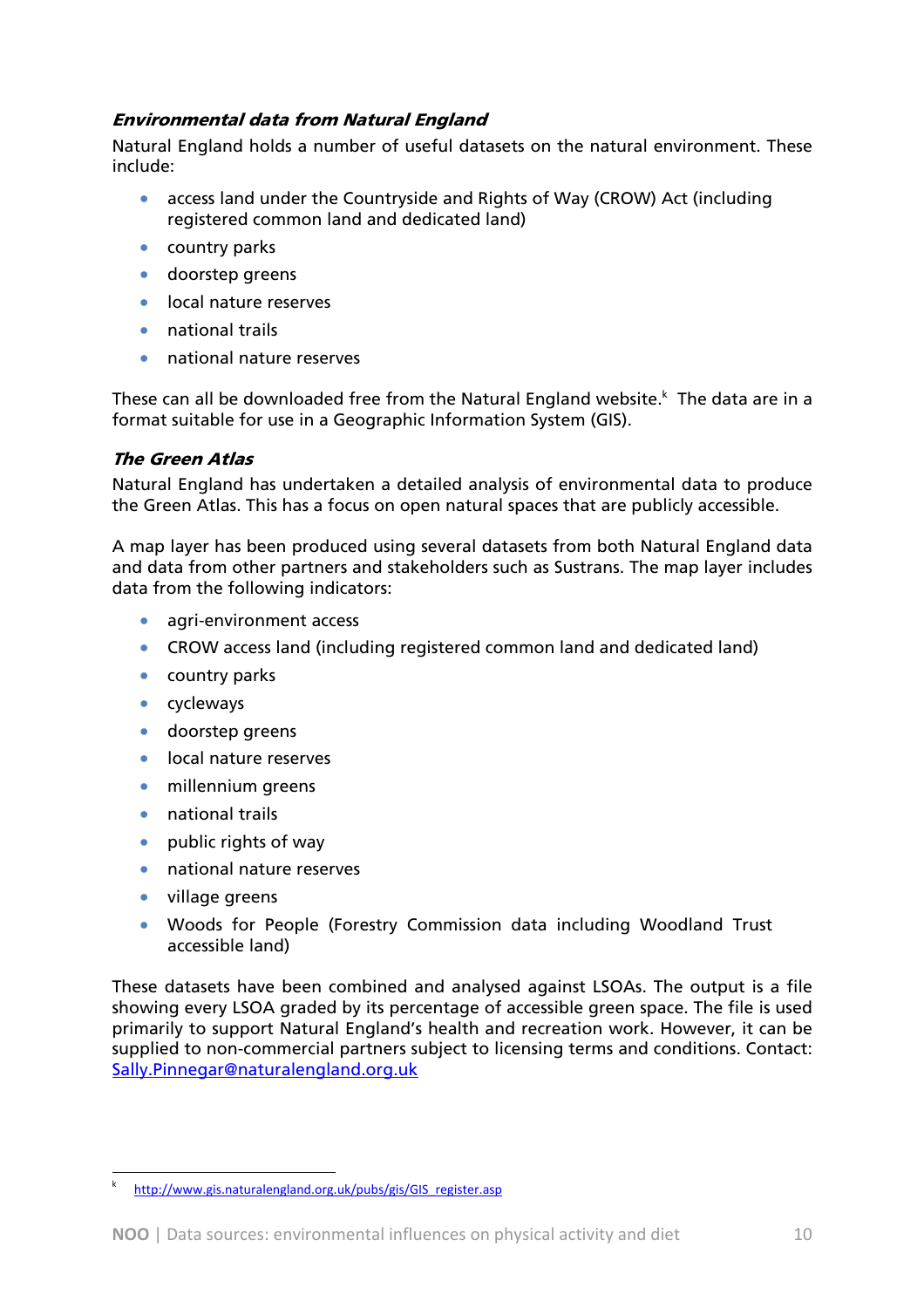#### Land Cover Map

The Land Cover Map of Great Britain is produced by the Centre for Ecology and Hydrology. It is used by government departments and agencies in England, Scotland and Wales, county councils, charities, commissions and environmental management bodies. The map is derived from a computer classification of satellite scenes, obtained mainly from Landsat satellites. It is a vector database, for use with GIS, and shows areas of land as 'parcels' or polygons. Each parcel has attached to it a list of values or attributes, covering such topics as land cover class, parcel area or length of boundary. This makes it useful for identifying green space and woodlands.<sup>1</sup>

#### OpenStreetMap<sup>m</sup>

OpenStreetMap is a free editable map of the world that allows the user to view, edit and use geographical data. It is very good at locating parks, green spaces and woodlands.

#### Ordnance Survey Points of Interest

'Points of Interest' is the Ordnance Survey database of about 3.9 million geographic and commercial features across Great Britain. Relevant features include schools, parks, gyms and other recreational and sports facilities. All features are supplied with location, functional information and addresses, where possible, which allows mapping and calculation of distances. These features are presented as a three-level classification with nine broad groups, 49 subject categories and around 615 highly specific classes. The dataset is constantly updated and re-supplied quarterly. Further information on this dataset is available at the Ordnance Survey website.<sup>n</sup> It is important to note that ground-truthing has not been undertaken to validate classification of features, therefore the level of accuracy of this dataset is not clear. In addition, there is a charge for this data and some training to use the relevant software may be required.

#### **Walkability**

Many of the above data sources may be used to inform assessments of an area's walkability' – the extent to which a local environment supports and encourages walking. There is strong emerging literature on the measurement of walkability.<sup>25,26,27,28</sup> The assessment of walkability can be complex as it includes concepts such as street connectivity, land use patterns, traffic exposure, objective and perceived safety, and access to amenities. Specific data sources for walkability include:

- Ordnance Survey MasterMap products (notably the Integrated Transport Network (ITN) layer data) for deducing street connectivity
- the UK census for population and dwelling density counts
- Ordnance Survey Landform Panorama (DTM) data (available from OS Opendata) for assessing elevation change.

 $\frac{1}{m}$ http://www.ceh.ac.uk/sci\_programmes/BioGeoChem/LandCoverMap2000.html<br>http://www.openstreetmap.org/

http://www.ordnancesurvey.co.uk/oswebsite/products/pointsofinterest/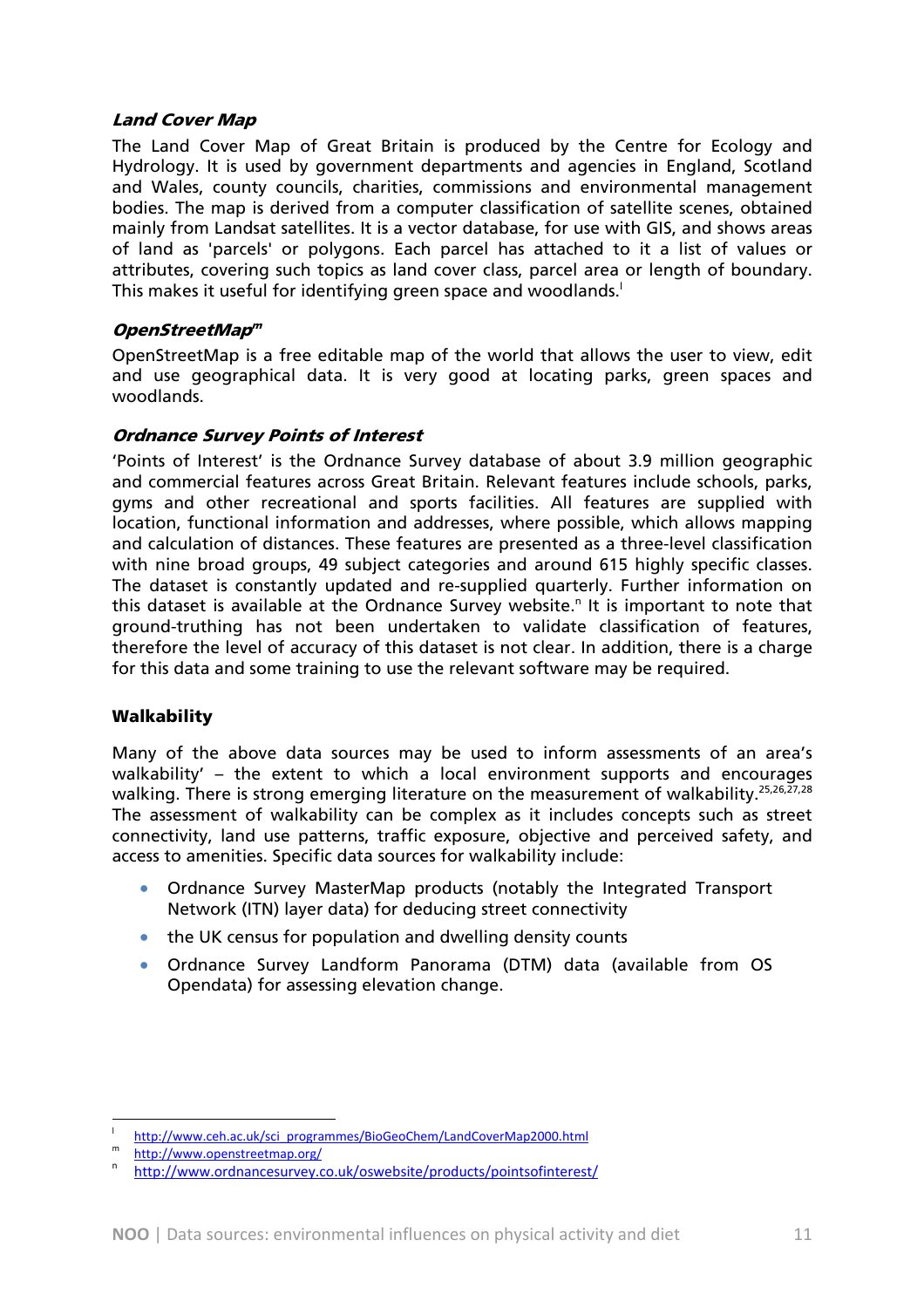#### Sport and leisure facilities

#### Sport England's Active Places database

The Active Places database includes information on a wide range of sports facilities, including local authority leisure facilities as well as commercial and club sites. $\circ$ 

The data fall into three basic categories by type of access to the facility.

- Pay and play where members of the public can simply turn up and pay a fee to use the facility.
- Registered membership where members of the public need to pay a registration fee to use the facility (i.e. gym membership).
- Sports club or community association where use of the facility is dependent on the users being members of a particular sports club or association.

The database is searchable in a number of ways: by browsing an interactive map of the country; searching for facilities in a local area; and using the name and address of a specific facility to find out more information.

#### Interest Map

Data on private indoor sports facilities or gyms are available from the Landmark Information Group in a dataset called Interest Map. This is a dataset of points locating various features of interest such as gyms, health centres and riding stables. There is likely to be a charge for these data.

#### Leisure database

The Leisure Database Company is responsible for a sports and leisure facility database with sports facility data across the UK for: fitness gyms, golf, swimming pools, sports halls, indoor tennis courts, synthetic turf pitches, running tracks, indoor bowls, ski slopes, ice rinks, squash courts and dance/aerobic studios.

In addition, since 2010, data on grass pitches are available for: cricket, rugby union, rugby league, Aussie rules, American football, rounders, baseball, hockey, lacrosse, football (senior, junior and mini soccer), softball, Gaelic football, shinty, hurling, polo and cycling polo.

Full location and contact details for every site are available. The full details are on the company website.<sup>P</sup> There is likely to be a charge for these data.

#### National data on cycling and walking routes

Sustrans<sup>q</sup> holds the database on the National Cycling Network (NCN). The locations of all routes on the NCN are fully mapped using GIS data. Sustrans also holds some data on some walking and cycling routes beyond the NCN but these data are not comprehensive. In addition, Sustrans has a large number of cycle/walk automatic traffic counters, including in the Cycle Demonstration Towns, and these are geographically tagged.

o

 $\frac{\text{http://www.activeplaces.com/}}{\text{http://www.theleisuredatabase.com}}$ 

<sup>&</sup>lt;sup>P</sup> http://www.theleisuredatabase.com<br><sup>q</sup> For more details and contacts see <u>http://www.sustrans.org.uk</u>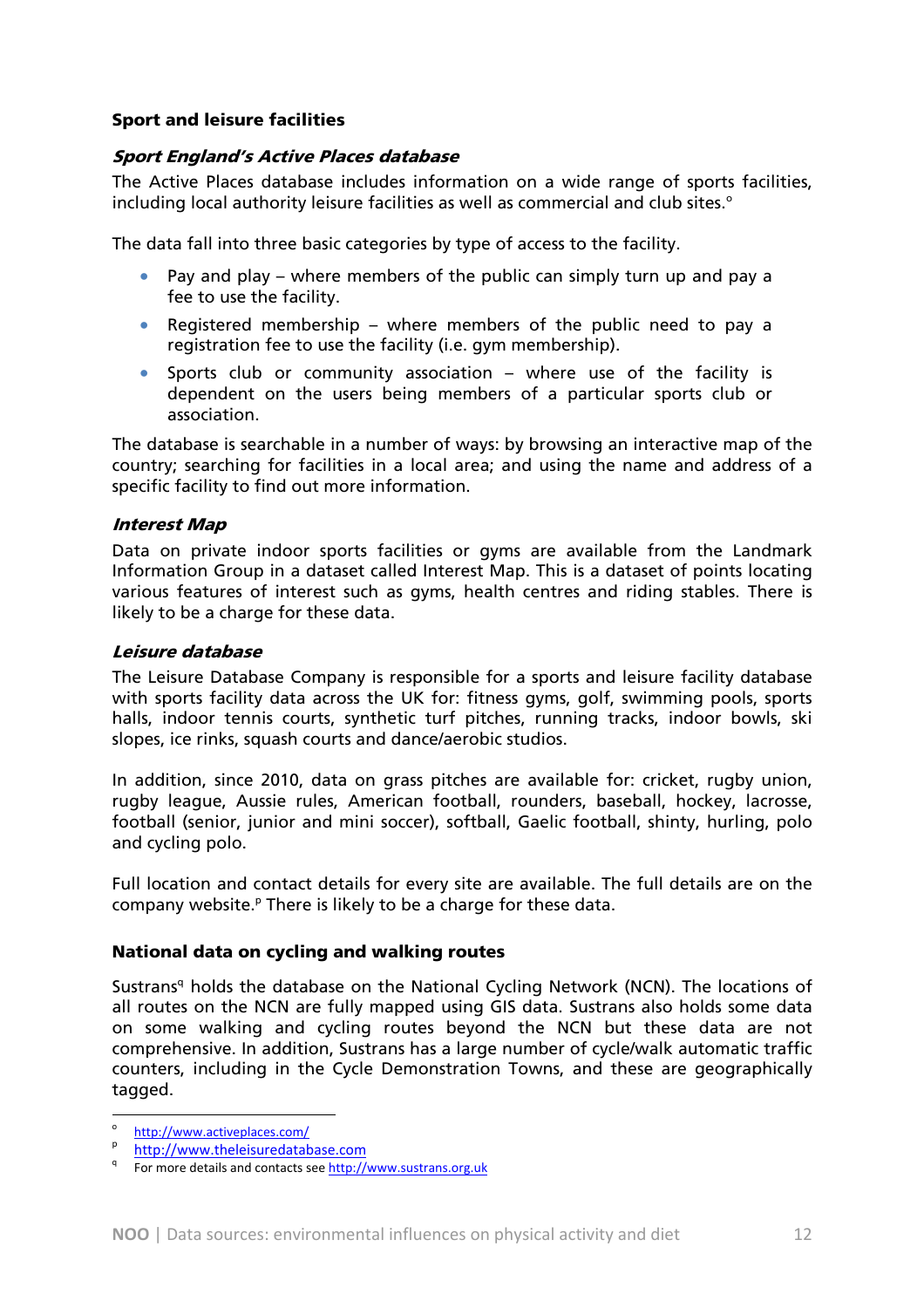# Data on perceptions of the physical activity environment: summary of relevant surveys

The specific questions asked in the surveys mentioned below are included in the Appendix.

#### Place Survey

This survey, conducted by local authorities, collected data between 2008 and 2010 to inform a number of national indicators based on people's perspectives. Although the survey is no longer running, data can still be used to inform analyses about physical activity and people's perceptions of the environment.

Indicators of interest include:

- overall and general satisfaction with local area
- perceptions of anti-social behaviour
- perceptions that people in the area treat one another with respect and consideration (deleted in April 2010)
- perceptions of drunk or rowdy behaviour as a problem
- perceptions of drug use or drug dealing as a problem
- self-reported measure of people's overall health and well-being
- satisfaction of people aged over 65 years with both home and the neighbourhood

The data are available from the Department of Communities and Local Government website<sup>r</sup>

# Health Survey for England (2007)

This survey regularly collects data on participation in physical activity. This is usually by self-report (questionnaire) and in 2008 included objective measures using accelerometers. However, the 2007 survey also included some questions on knowledge and attitudes to physical activity, and these included some aspects of perceptions of the environment for physical activity. The relevant question asks respondents to list the barriers to doing more physical activity. This included a prompt list that included the items 'no suitable places to do it in my area' which could be taken to be a measure of the perceptions of the environment for physical activity.

Data are available from the Information Centre website.<sup>5</sup> Data can be downloaded from the data archive at MSOA level. However, it should be noted that the data are not robust at small area level due to small numbers.

# Tell Us

 $\overline{a}$ 

Tell Us is a series of annual confidential online surveys which gathers quantitative information on the views and experiences of children and young people. The surveys provide evidence for the former National Indicators for local authorities and aim to help local authorities judge the impact of their services on perceived quality of life for children and young people. Since 2006, the Tell Us survey has been completed by a

r http://www.communities.gov.uk/publications/corporate/statistics/placesurvey2008

http://www.ic.nhs.uk/pubs/hse07healthylifestyles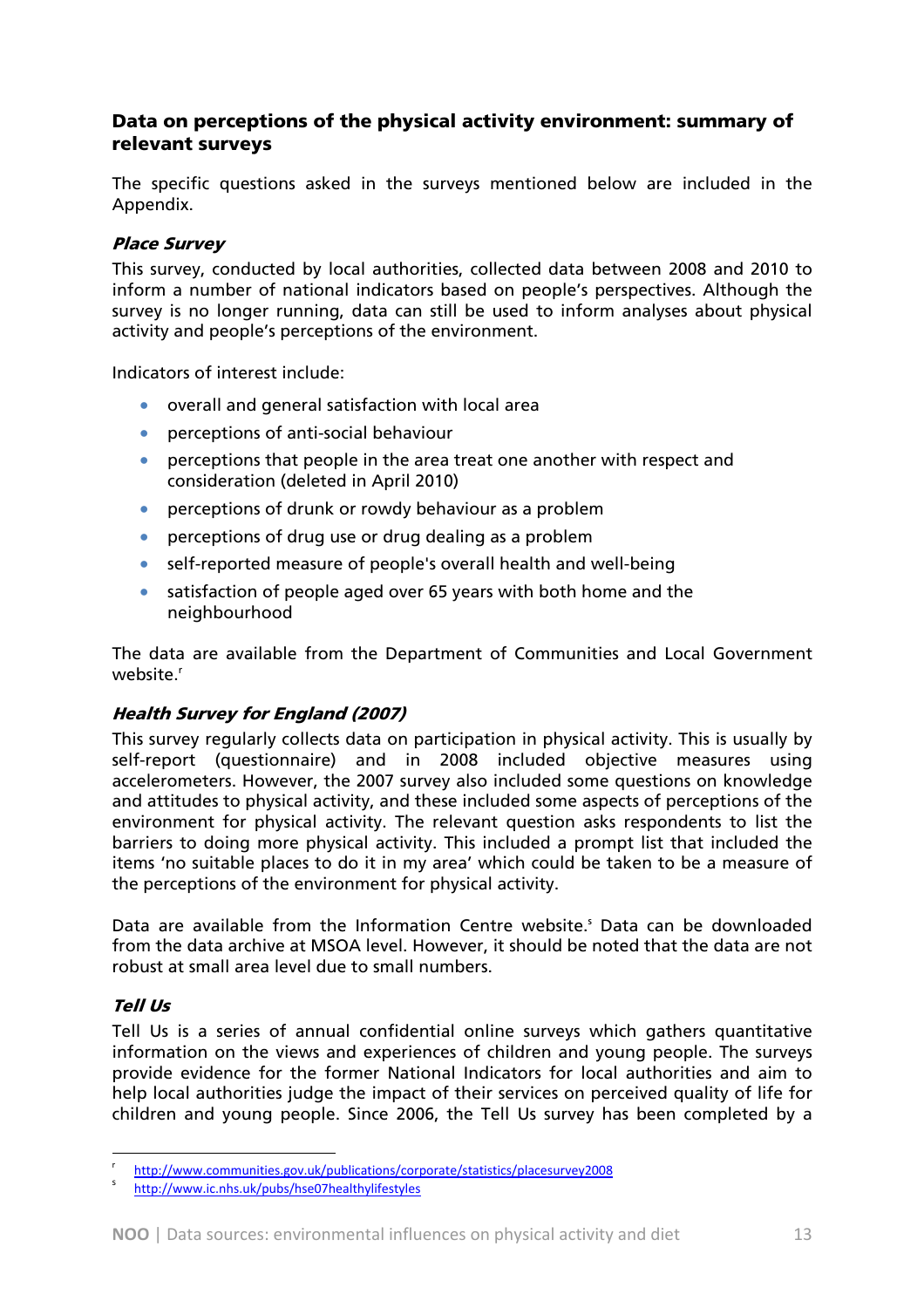sample of children from all local authority areas across England. The most recent survey took place in Autumn 2010. The questions with relevance to the physical activity environment include:

- perceptions of local parks and play spaces
- feelings of safety
- barriers to activity (including environmental barriers)
- opportunities for activity at school

#### ONS Omnibus survey

The ONS Omnibus/Opinions Survey was a multi-purpose survey, which ran in eight months of the year from 1990 until 2005, and then every month until 2008. Each month, core modules of demographic questions were run alongside non-core questions, which varied from month to month. The sample size was 1,800 adults, from different households. From 2008, the ONS Opinions Survey questions were included within the Integrated Household Survey (IHS) but this module was dropped in January 2010 due to conflicting sampling methodologies.

The April 2004 module contained some questions on perceptions of the environment for physical activity (see Appendix).

# Local data sources: physical activity environment

Local authorities hold data on the green space and leisure facilities in their areas. The data are likely to be of varying quality as there is no standard data collection method. These data are generally available via five main sources.

#### Open space needs assessments (OSNA)

This is one of the studies that all local authorities are currently required to complete. The OSNA looks at the quantity, quality and accessibility of all of the open space, sport and recreation facilities in the county, including:

- parks and gardens
- semi-natural open spaces, such as woods and commons
- amenity open spaces: grassed areas which are open to the public, but which do not have a specific function
- children and young people's space: playgrounds and youth shelters
- allotments
- outdoor sports space such as designated pitches, courts and greens
- churchyards and cemeteries
- education space: grounds owned by schools, colleges and universities
- golf courses

The OSNA follows the five stages below:

• identifying local needs, usually involving questionnaire surveys and desk research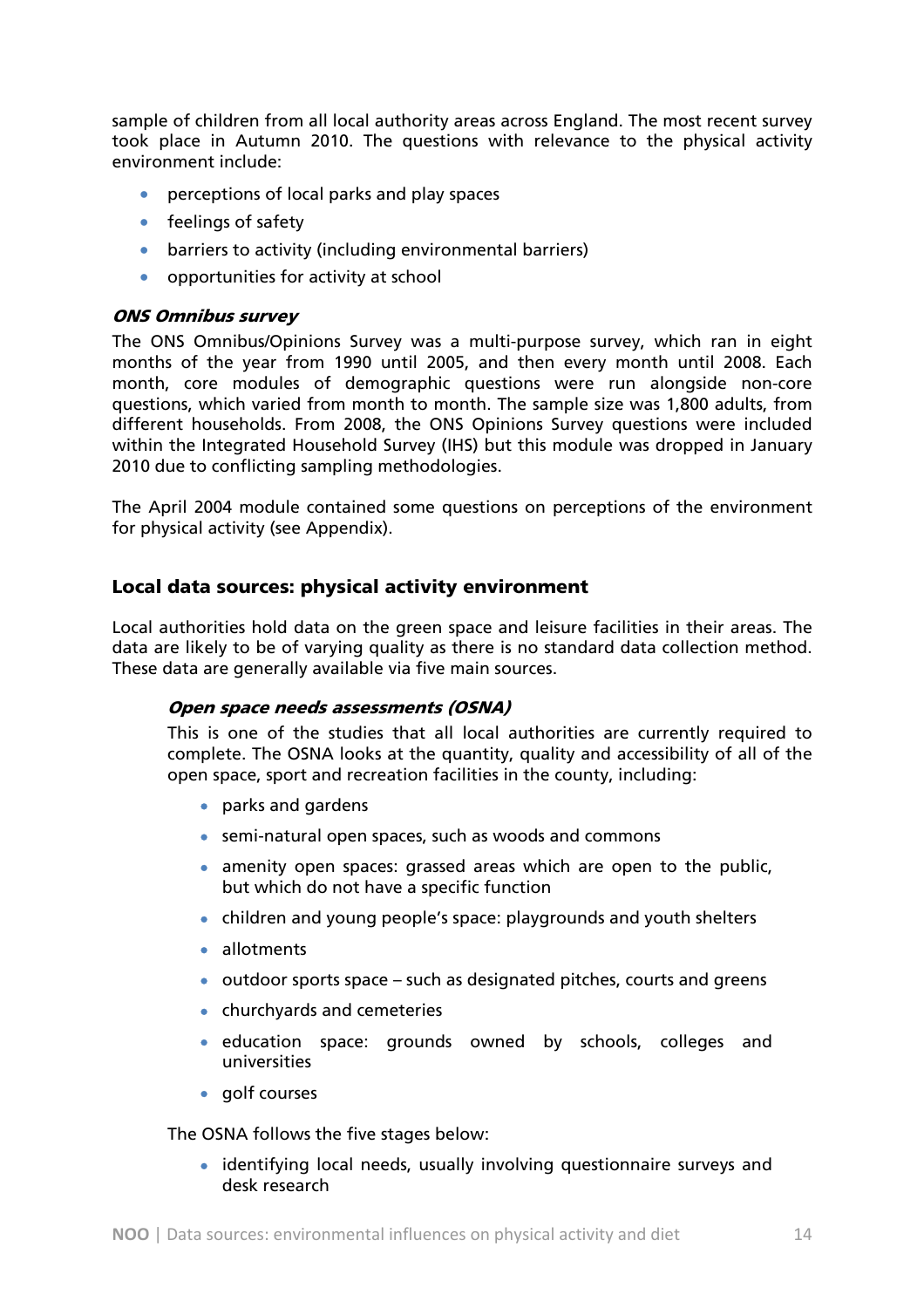- an audit of local provision including site visits
- setting provision standards: establishing how much open space in each category residents should expect to have, and what quality it should be
- application of provision standards, including establishing deficiencies in provision of green space
- drafting policies and implementation plan: working out how to make sure all areas have the right amount of safe, accessible and attractive open space

#### Leisure services departments

These departments hold data on the parks and leisure facilities operated by the local authority, and possibly private leisure service provision (such as gyms and swimming pools).

#### Transport planning departments

These departments may have conducted audits of the local environment for planning purposes. Some have conducted specific walkability audits, often in conjunction with the charity Living Streets who conduct community street audits. $<sup>t</sup>$ </sup>

#### Public works departments

These departments hold data on the publicly owned space in the local authority area that has to be maintained. For example, local authorities keep records of areas of grassland that have to be mown on a regular basis – this is likely to be only a partial record of green space in the area, but is likely to include all main parks and green open space.

#### Local authority websites

These frequently contain links to all parks, allotments, bike paths, and leisure and sports centres in each local authority area. However, these data are usually available as simple listings or maps and are rarely available in a downloadable format.

# Sources of objective data on the nutrition environment

#### Ordnance Survey Points of Interest

 $\overline{a}$ 

As mentioned in the previous section, Points of Interest is the Ordnance Survey database of about 3.9 million geographic and commercial features across Great Britain. Relevant features for the nutrition environment include supermarkets, schools and fastfood outlets. The dataset can be used to assess concentration of specific food outlets such as fast-food outlets and takeaways. Further information on this dataset is available on the Ordnance Survey website.<sup>u</sup>

t http://www.livingstreets.org.uk/index.php/expert-help/community-street-audits/

http://www.ordnancesurvey.co.uk/oswebsite/products/pointsofinterest/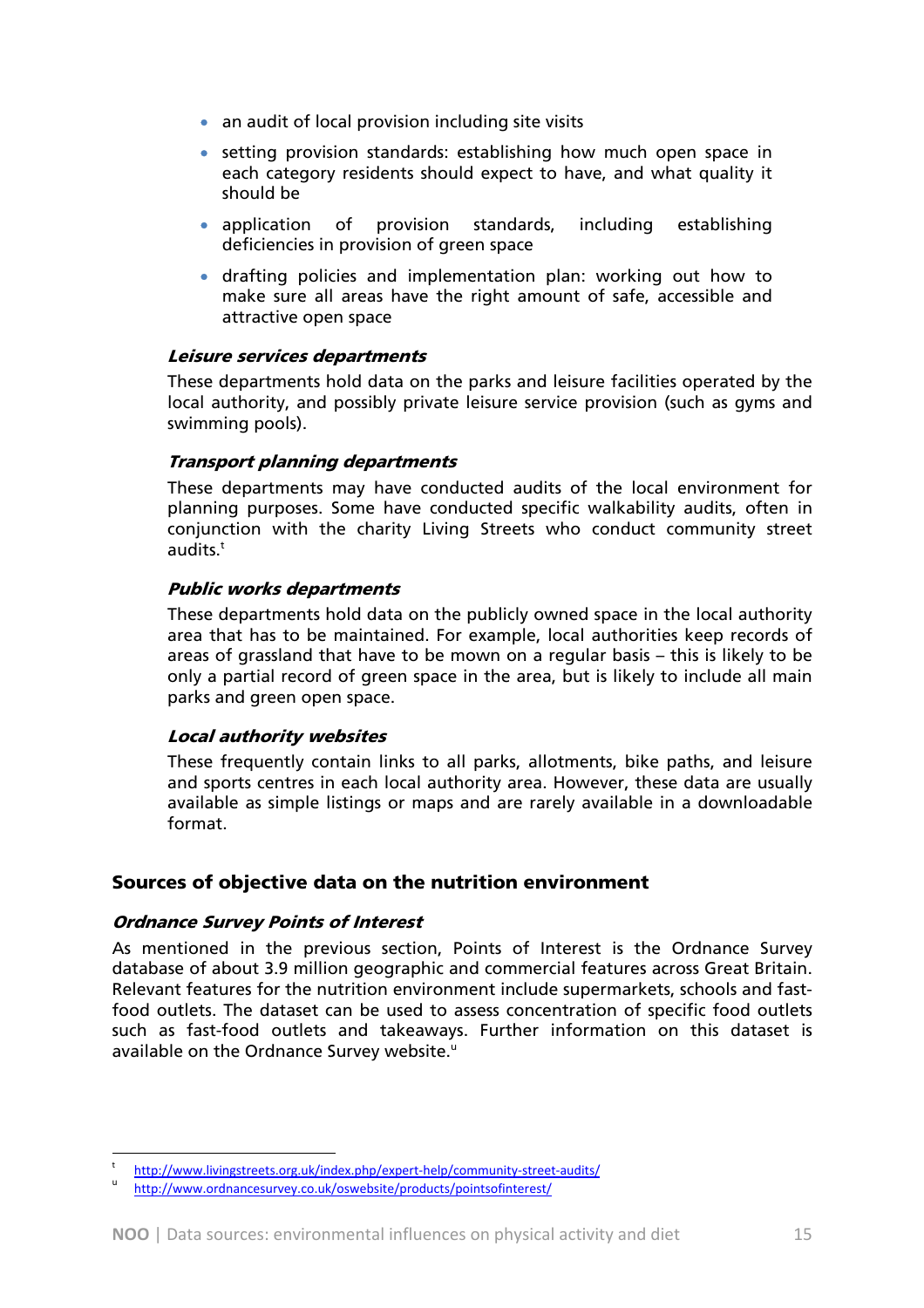# Consumer Focus (formerly The National Consumer Council)

Consumer Focus carry out a mystery shopper survey of the UK's nine biggest supermarkets assessing their 'green credentials'. This survey scores each supermarket against a number of criteria relating to climate change, sustainable farming, sustainable fishing, waste and recycling. Annual reports on these data called 'Green to the core' are available from 2007. The latest 2009 report is published on the Consumer Focus website.<sup>v</sup>

# Department for the Environment, Food and Rural Affairs (DEFRA)

There are two main sources of data relevant to the nutrition environment available on the DEFRA website.

#### UK Food Security Assessment

DEFRA collects and analyses data on a number of indicators for the UK Food Security Assessment.<sup>w</sup> It is structured around six themes:

- global availability
- global resource sustainability
- UK availability and access
- UK food chain resilience
- food security at household level
- safety and confidence in our food supply

It assesses the current position for each indicator, compares this with the picture over the last 10–15 years, and looks ahead to the next 5–10 years. A number of text boxes provide additional context and analysis on specific issues. The most recent detailed analysis at time of publication was carried out in August 2009 and updated in 2010. Table 1 summarises the indicators detailed in the report.

http://www.consumerfocus.org.uk/assets/1/files/2009/11/consumerfocusgreentothecore.pdf

http://www.defra.gov.uk/foodfarm/food/pdf/food‐assess‐approach‐0908.pdf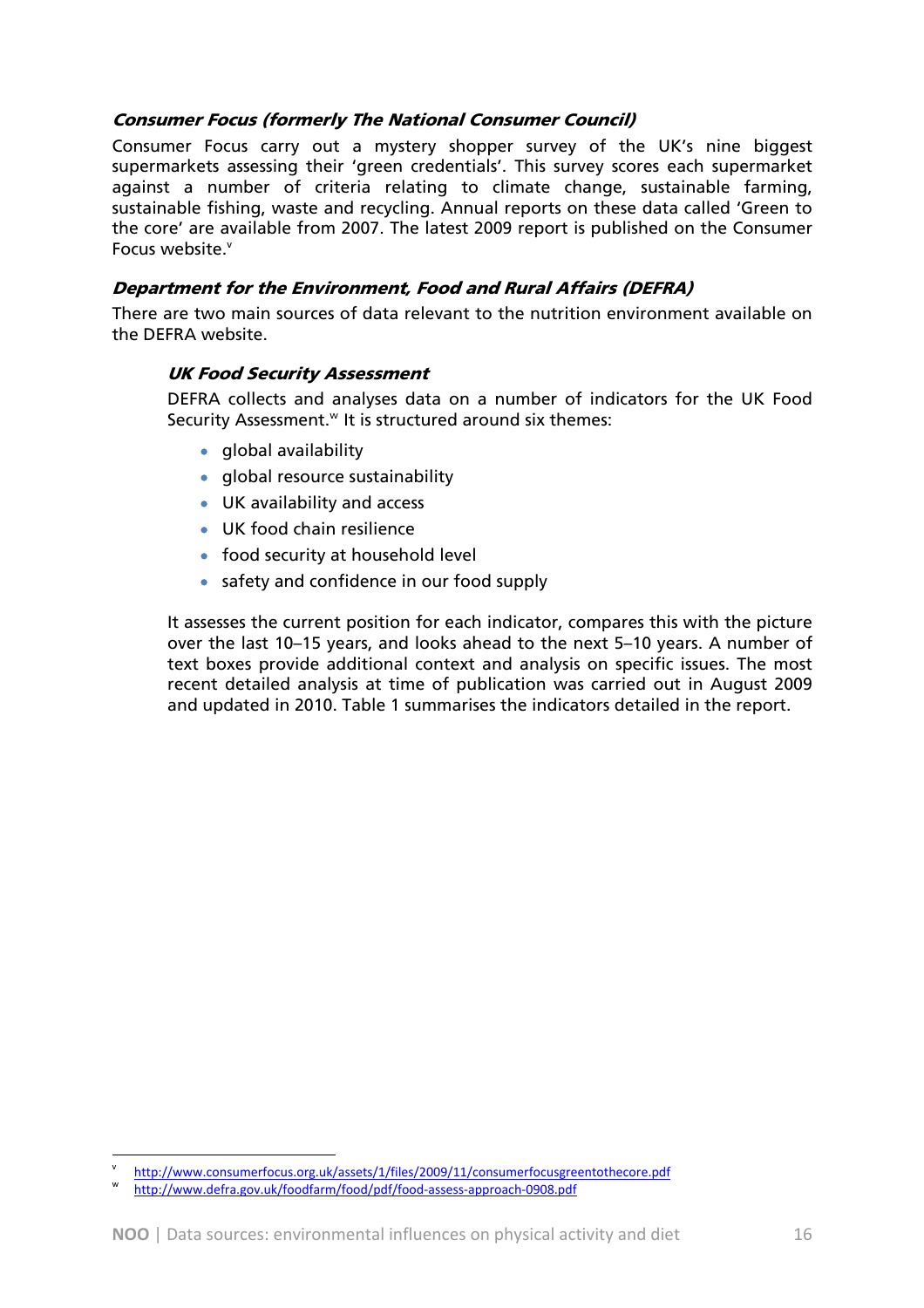| <b>Food security theme</b>           | <b>Headline indicators</b>                         | <b>Supporting indicators</b>                                                                                                                                                                                                                                       |
|--------------------------------------|----------------------------------------------------|--------------------------------------------------------------------------------------------------------------------------------------------------------------------------------------------------------------------------------------------------------------------|
| 1. Global availability               | Trends in global output<br>per capita              | Demand growth trends<br>(contextual)<br>1. Yield growth by region<br>2. Real commodity prices<br>3. Stock to consumption ratios<br>4. Share of production traded<br>5. Concentration in world markets<br>6. R&D expenditure<br>7. Impact of animal disease         |
| 2. Global resource<br>sustainability | Global land-use change                             | CO <sub>2</sub> emissions (context indicator)<br>1. Fertiliser intensity<br>2. Phosphate rock reserves<br>3. Water productivity of crops<br>4. Water withdrawn for agriculture<br>5. Global fish stocks<br>Pesticide intensity (to be<br>developed)                |
| 3. UK availability and access        | Diversity of UK supply                             | 1. EU's share of UK imports<br>2. Diversity of fruit & veg supply<br>3. EU production capability<br>4. UK production capability<br>5. UK potential in extremis<br>6. Diversity and flexibility of ports<br>7. Port diversity of non-indigenous<br>foods            |
| 4. UK food chain resilience          | Energy dependency of the<br>food chain             | 1. Energy capacity reliability<br>2. Diversity of oil and gas imports<br>3. Business continuity planning<br>4. Retailer warehouse stocks<br>5. UK cereals stocks<br>6. Food industry diversity<br>7. Viability of large manufacturers<br>8. Strategic road network |
| 5. Household food security           | Low income households<br>share of spending on food | 1. Relative prices of fruit & veg<br>2. Food prices in real terms<br>3. Household access to food<br>stores<br>Self-reported food insecurity (to<br>be developed)                                                                                                   |
| 6. Safety and confidence             | Trends in cases of food-<br>borne pathogens        | 1. Food safety inspections and<br>incidents<br>2. Food covered by assurance<br>schemes<br>3. Public confidence in food safety<br>measures<br>Consumer confidence in food<br>availability (to be developed)                                                         |

Table 1: Summary of content of UK Food Security Assessment, August 2009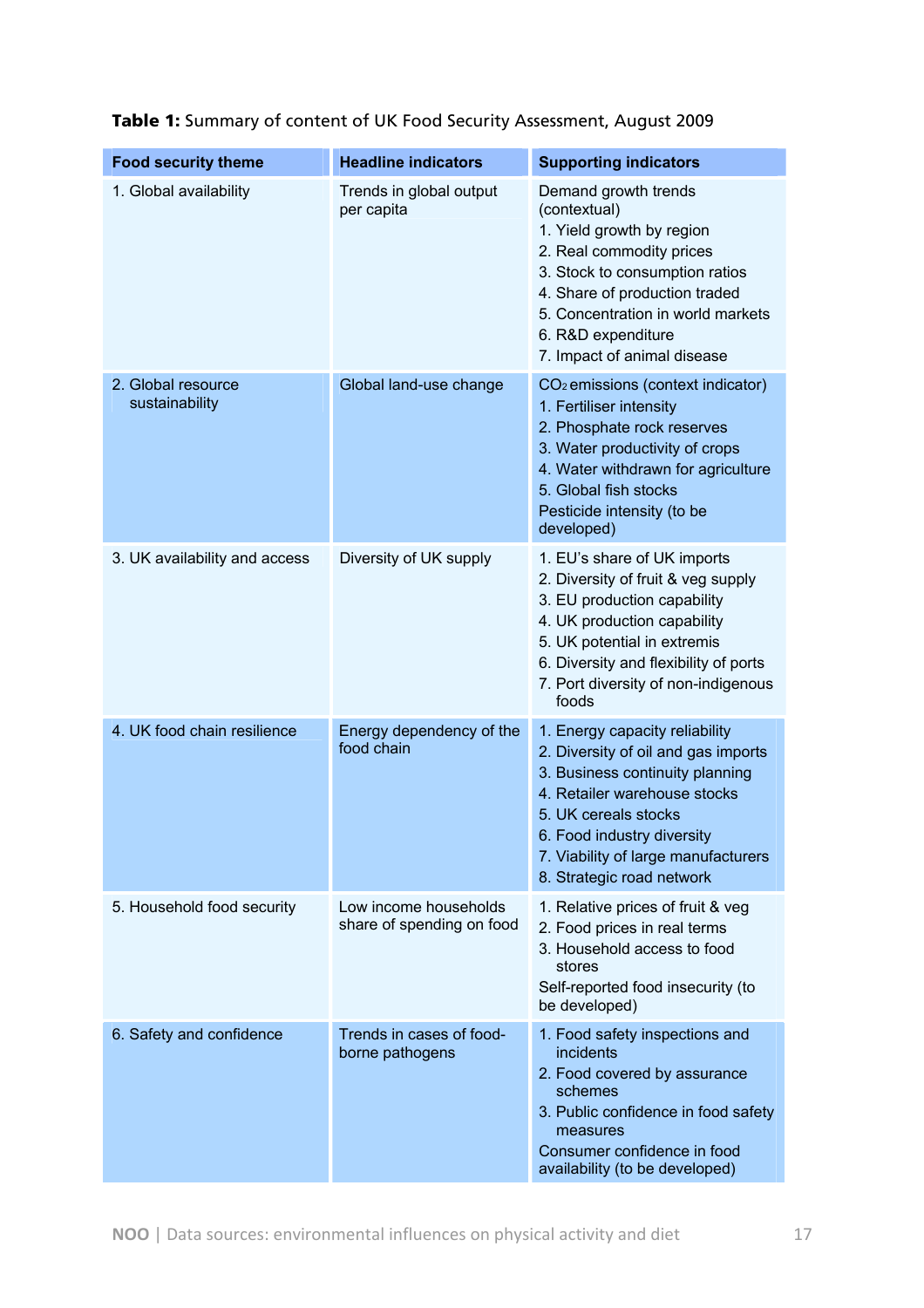# The Food Statistics Pocketbook<sup>28</sup>

The annual Food Statistics Pocketbook provides a round-up of statistics on food covering the economic, social and environmental aspects of the food we eat (excluding agriculture). There are chapters including data relating to:

- food chain (excluding agriculture)
- prices and expenditure
- global and UK supply
- environment
- waste
- dietary health
- safety and confidence

Data come from previously published Government surveys run by the Office for National Statistics (ONS) and DEFRA such as the Living Costs and Food Survey,<sup>x</sup> as well as a wide range of other sources including Government agencies and commercial organisations.

# Food Standards Agency (FSA)

The FSA holds a number of datasets relevant to the nutrition environment.

#### Hygiene ratings for food businesses in local areas

The hygiene rating or inspection result given to a food business reflects the standards of food hygiene found on the date of inspection or visit by the local authority. The rating is not a guide to food quality. The information provided on businesses is held on behalf of local authorities participating in the Food Hygiene Rating Scheme in England, Northern Ireland and Wales or the Food Hygiene Information Scheme in Scotland. Only areas running either of these schemes can be searched. These data are available on the FSA website.<sup>y</sup>

#### The Healthier Catering Commitments initiative

The FSA holds information on commercial food suppliers who have signed up to the Healthier Catering Commitments initiative, which has been running since 2008. This initiative commits caterers and food suppliers to offering healthier choices to their customers. The commitments of each company are captured in a document that is updated each year. Different food businesses commit to different activities depending on the type of service they provide. The commitments focus on the FSA's priorities of reducing salt, saturated fat and energy intake, promoting options and providing consumers with more information. The list of companies and their commitments can be accessed on the FSA website. $z$ 

#### Processed Food Databank

 $\overline{a}$ 

The Processed Food Databank is a reference tool designed to provide indicative information on the levels of sodium (salt), fat, sugar and other nutrients in

x

http://www.defra.gov.uk/evidence/statistics/foodfarm/food/familyfood/index.htm<br>http://ratings.food.gov.uk/QuickSearch.aspx?terms=v5fCODQk%2bkQKvDgGAlO6XQ%3d%3d&lang=<br>http://www.food.gov.uk/scotland/scotnut/healthycatering/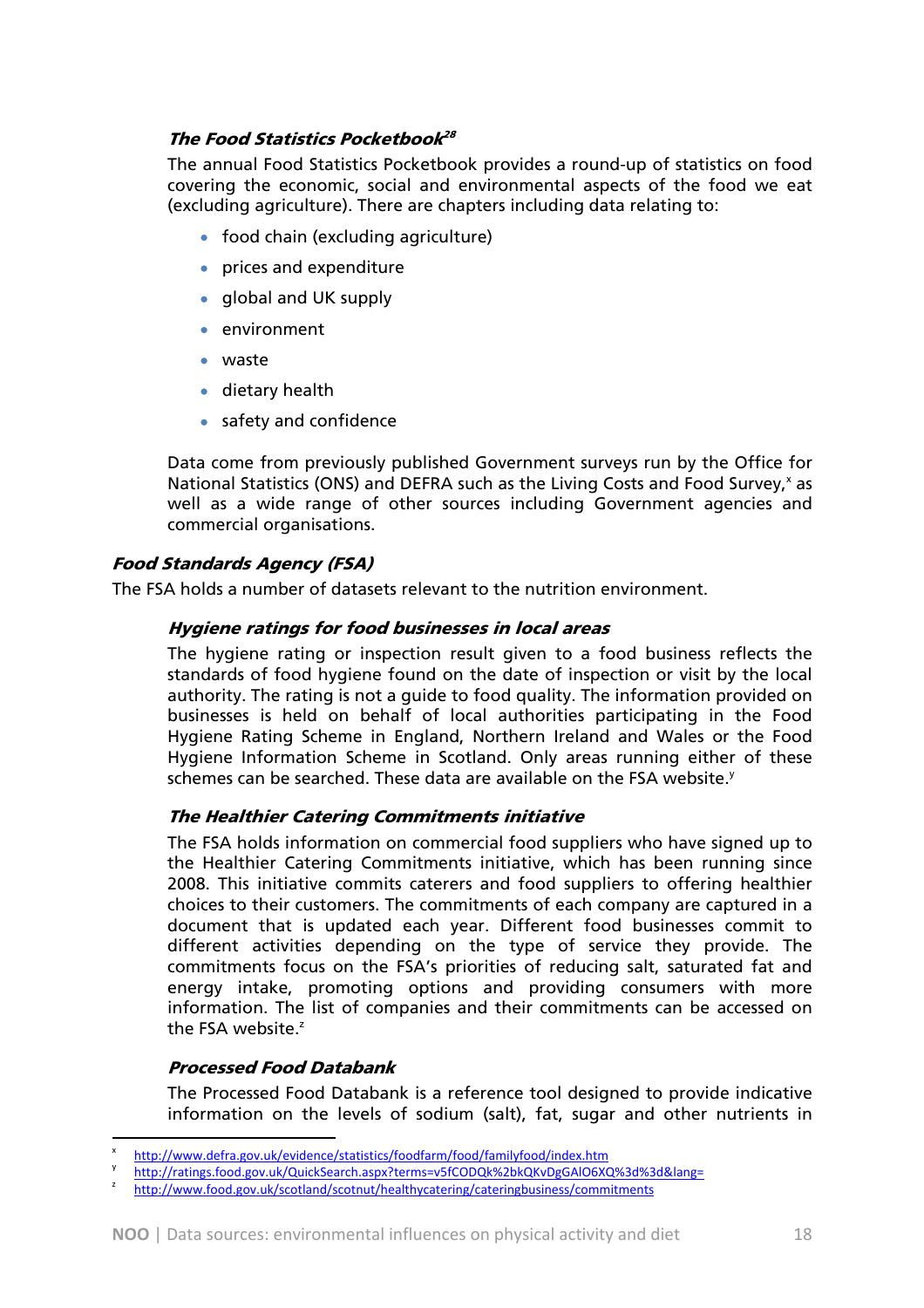processed foods. The tool was designed to provide a reference point on the amount of sodium in processed foods in order to inform discussions on this subject between the FSA and the industry. However, since the tool collects data relating to saturated fat, overall energy and sugar, it has also been used as a reference point to inform discussions relating to food labelling.

The first round of data was collected between December 2004 and February 2005, and recorded details of almost 1,000 products in 29 processed food categories available from high street food retail outlets. The second round of sampling took place between February and September 2007 and collected 1,100 samples and details of 1,094 products. The data are available in a Microsoft Excel database on the FSA website.<sup>aa</sup>

#### School meals research project

The FSA commissioned this research project in order to assess compliance by secondary schools and their catering providers with statutory nutritional standards and associated guidance issued in April 2001.<sup>30</sup> Fieldwork was carried out between October and November 2003. The research also provided data relating to school meals uptake (free and paid-for) at school level; the nature of the contract with the school or caterer (if applicable); additional standards for school lunches set by the local education authority (LEA); and the nature of monitoring by the LEA and other relevant contextual information such as price, individual school food policies, the eating environment, time allowed for eating, marketing of school meals and the availability of food from other sources.

# Food For Life Partnership

The Food for Life Partnership is a network of schools and communities across England who aim to work through schools to give communities access to seasonal, local and organic food, and develop the skills communities need to cook and grow fresh food. Data on which schools have registered in the network and those that have achieved or are working towards a series of awards are listed on the Food for Life Partnership website.<sup>bb</sup>

# Data on perceptions of the nutrition environment: summary of relevant surveys

There are several national surveys that ask questions that relate to the associations between the environment and diet. Summary descriptions of these surveys are below. Specific survey questions relating to the nutrition environment are listed in the Appendix.

# Low Income Diet and Nutrition Survey (LIDNS)

The LIDNS was commissioned by the FSA as a one-off addition to the National Diet and Nutrition Survey (NDNS). It provides nationally representative evidence on food and nutrient intakes, sources of nutrients and the nutritional status of people on low income. A total of 3,728 people from 2,477 households in the most deprived UK populations were included in the survey. It took place between November 2003 and January 2005. The survey asks questions relating to environmental determinants

http://www.food.gov.uk/science/surveillance/fsisbranch2008/fsis0108

bb http://www.foodforlife.org.uk/Awardsforschools/Findaschool.aspx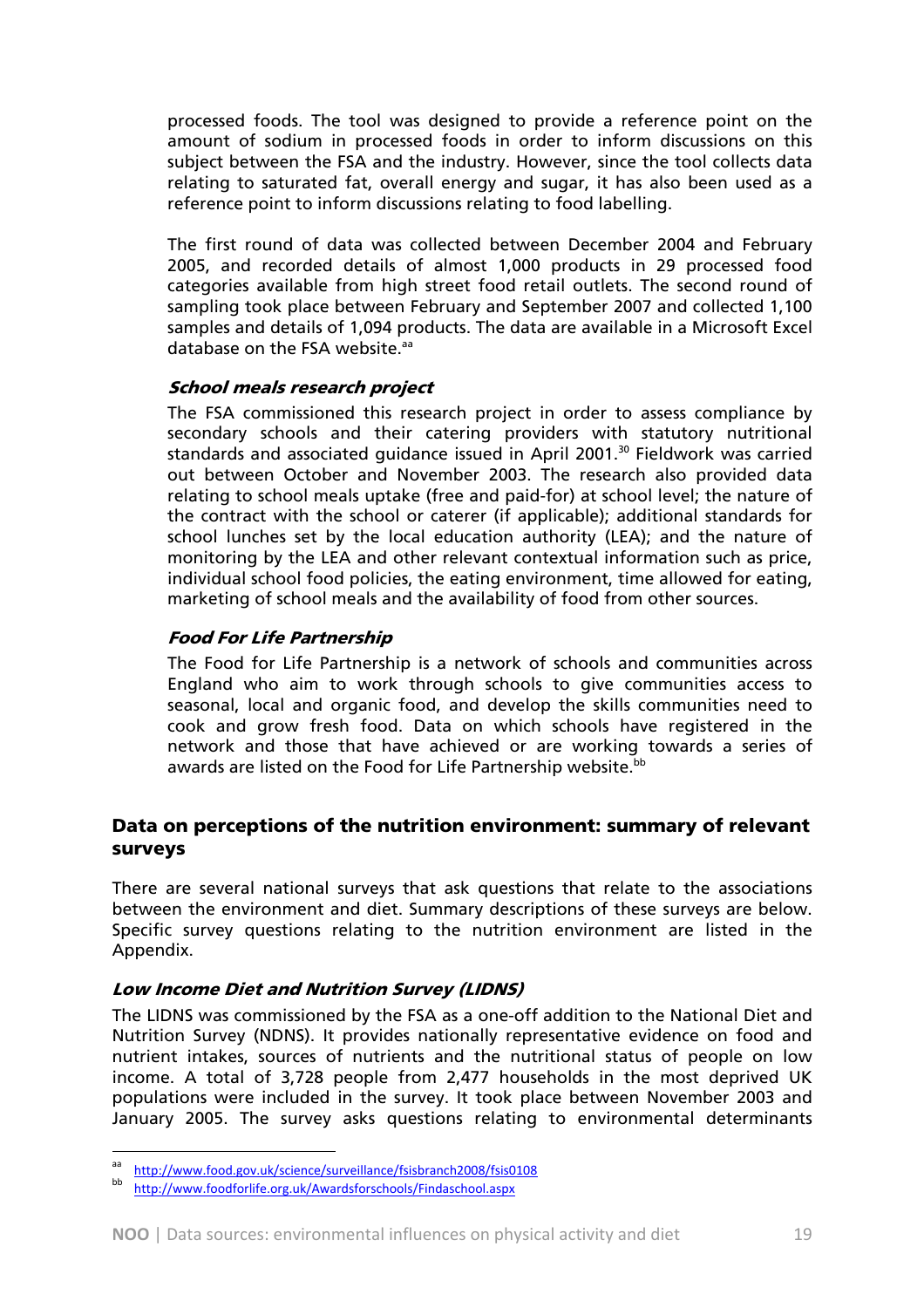affecting dietary behaviours such as accessibility to shops, type of shops available, the availability of fresh food, affordability of healthy food, eating out, and availability and uptake of school meals.

# Place Survey

The Place Survey is described in full on page 13. Historical data are available relating to the factors perceived as most important when making somewhere a good place to live, and which of these factors need improving in the respondent's local area. This question includes an option for 'shopping facilities'.

# Health Survey for England

The HSE regularly collects data on dietary intake including intake of fruit and vegetables, fat and fibre. This is collected using a self-reporting methodology, using either a self-completion questionnaire or by 24-hour recall interview. The 2007 survey included some questions on knowledge and attitudes to diet and healthy eating. There is one question that is particularly relevant to the impact of the nutrition environment on dietary behaviours. This asks the respondent which factors from a list would stop them from making improvements to their diet. The list includes psychological factors such as preference and motivation, but also includes the availability of healthy options in their home or school environment. Data are available from the Information Centre website. $\alpha$  It should be noted that the data are not robust at small geographical area level due to small numbers.

#### Consumer Attitudes Survey

The FSA Consumer Attitudes Survey includes one question relating to the nutrition environment. It asks respondents to say whether they agree or disagree with four statements relating to the affordability of eating healthily and the provision of information about food availability. Survey reports are available from the FSA website.<sup>dd</sup>

# Living Costs and Food Survey (previously Expenditure and Food Survey)

The Living Costs and Food Survey (LCF) is a module of the Integrated Household Survey (IHS) and collects information on spending patterns and the cost of living that reflects household budgets across the country. The primary uses of the survey are to provide information about food consumption, nutrition and spending patterns for the Consumer Price Indices. The survey is conducted throughout the year across the UK and is the most significant consumer survey undertaken in the UK. This survey took over from the Expenditure and Food Survey (EFS) in 2008. The LCF asks a number of questions relevant to the impact of the nutrition environment on dietary behaviours including the availability and uptake of free school milk and fruit, and meals-on-wheels services. Data from the LCF can be found on the Economic and Social Data Service website.<sup>ee</sup> The most recent data at time of writing was from 2008. Older data from the EFS can also be found here.

# ONS Omnibus/Opinions Survey

The ONS Omnibus/Opinions Survey was a multi-purpose survey, which ran in eight months of the year from 1990 until 2005, and then every month until 2008 (see page 14 for details). The April 2004 survey asked respondents about their views on the best way

cc http://www.ic.nhs.uk/pubs/hse07healthylifestyles<br>dd http://www.foodstandards.gov.uk<br>ee http://www.esds.ac.uk/findingData/efsTitles.asp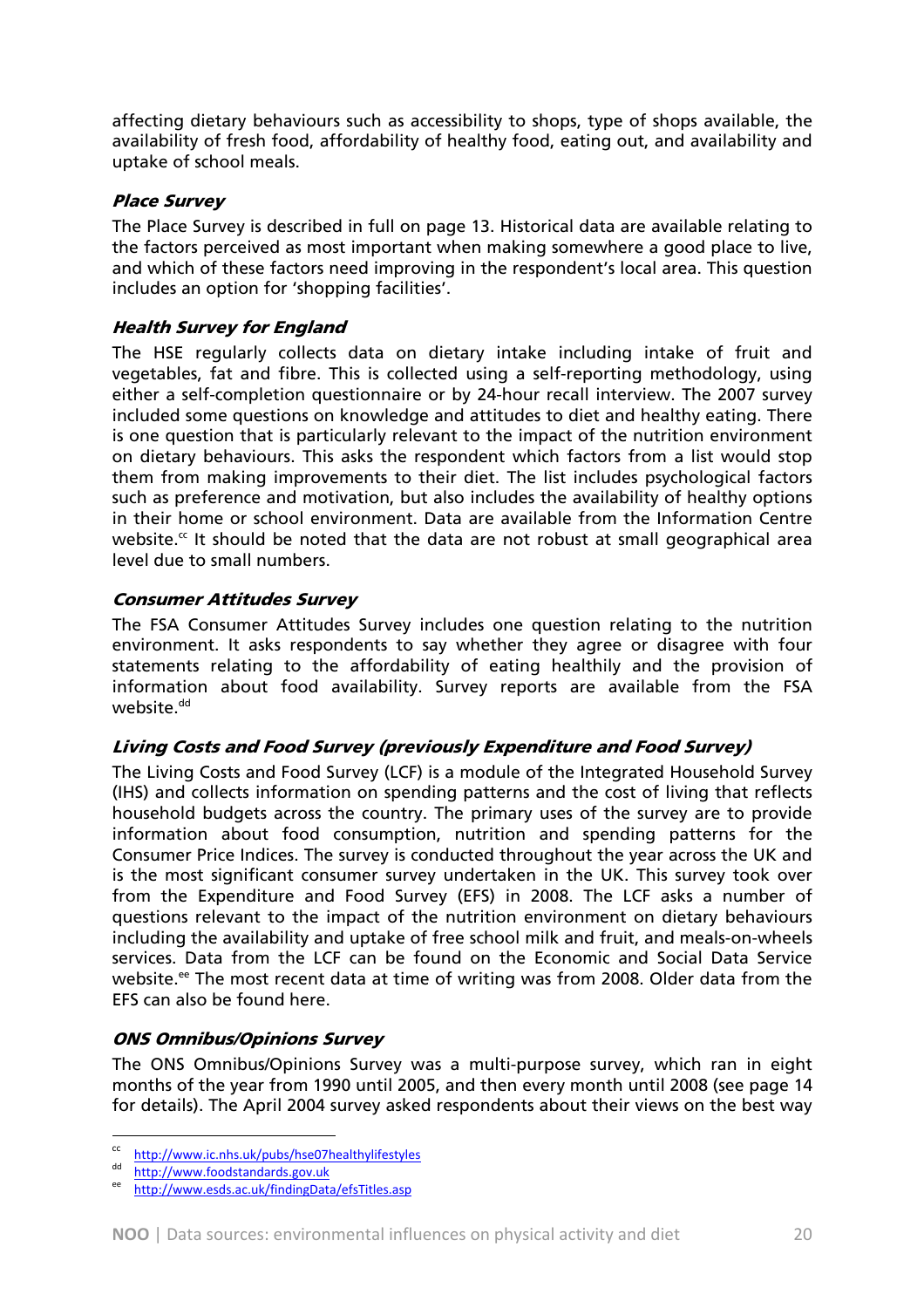to tackle risks to children's health resulting from high levels of salt, fat and sugar consumption.

# Tell Us

This survey is described on page 13. The Tell Us survey collects data relating to children's consumption of free school meals and their perception of information and advice received in school about healthy food and lifestyles. There are optional questions included by some schools relating to frequency of eating takeaway food and where lunch is taken on school days (at home, school or elsewhere). Whilst some of these data are outside the remit of this paper, they have been included here due to the relative lack of survey data relating to children. The final wave of this survey took place in 2010.

# Local data sources: nutrition environment

#### Local authorities and chambers of commerce

Local authority environmental health departments can be good sources of data on food retail outlets. All local authorities hold details of all the restaurants and takeaways in their area as these all have to be inspected for health and safety and food hygiene. Some of these data can be found on the 'scores-on-the-doors' website.<sup>ff</sup> It holds data from across the country on the local authority hygiene ratings for food businesses – however not all outlets are listed.

Other local authority departments such as trading standards, building control, planning, land charges, licensing, economic development and tourism may also hold useful data relating to food outlets, fixed, seasonal and occasional markets and the availability and location of allotments. Chambers of commerce hold data relating to their local members but this may not include all local businesses.

There are a number of practical considerations to be borne in mind when attempting to collect data from local authorities, which may make systematic collection particularly problematic and time-consuming.<sup>31</sup> Nevertheless, these data are still likely to be more reliable and useable than data from sources such as Yellow Pages or Yell.com. In the UK, only two studies have been conducted to validate secondary sources of nutrition environment data, and both have found local authority data to be a reliable source of information $32,33$ 

# Primary care trusts

Primary care trusts (PCTs) may hold data relating to food and health initiatives in their local area such as food access projects and healthy eating interventions in specific locations and communities. This may include needs assessment data including details of the types of food outlets available in a local area or the availability and accessibility of healthy food in a community. However, these data are not consistently held in all PCTs. In addition, PCTs may have healthy eating strategies or policies for a locality. In some areas, these are jointly developed and owned by the PCT and the local authority through a local strategic partnership and local area agreement, which may include monitoring and performance information on relevant local indicators. These may include data relating to provision of healthy foods within a local area or even within the organisations themselves.

 ff http://www.scoresonthedoors.org.uk/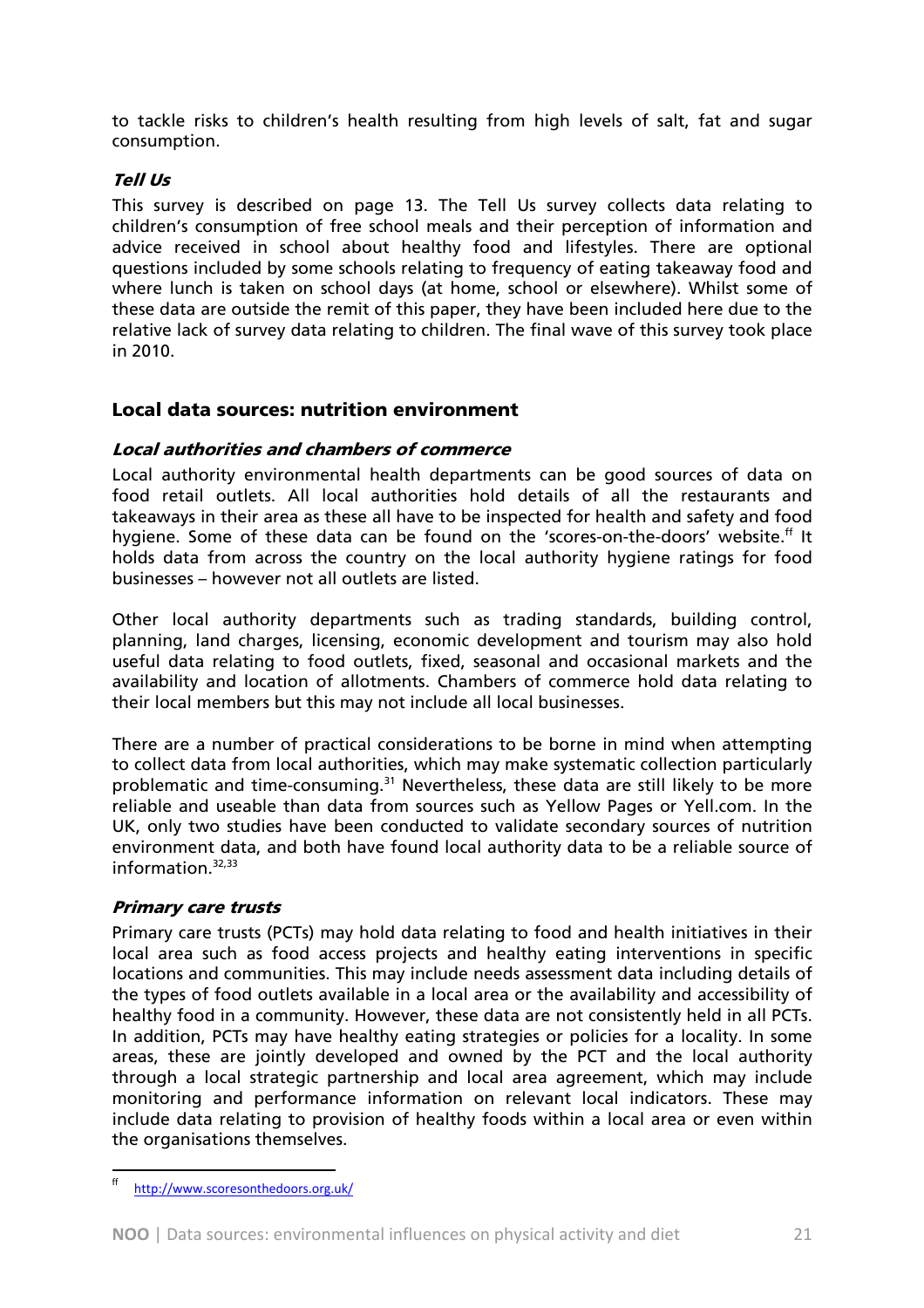# Other useful data sources: nutrition environment

#### Marine Stewardship Council

The Marine Stewardship Council (MSC) runs a certification and ecological labeling programme for sustainable seafood. It holds data on where to buy MSC-labelled seafood in shops and restaurants around the world.

#### The National Farmers' Retail and Markets Association

The National Farmers' Retail and Markets Association (FARMA) is an independent organisation that inspects farmers' markets to ensure that they operate within particular guidelines. Shops and markets certified by FARMA are working within a framework that ensures produce is local and sourced directly from the producer. The FARMA website provides a list of producers that are certified.<sup>99</sup>

#### Sustain

Sustain, 'the alliance for better food and farming', is a registered charity. The Sustain website provides information about the location (to the nearest postcode) of food cooperatives.<sup>hh</sup> The Sustain website is also a valuable source of information for projects relating to the nutrition environment, food access and food poverty.

# Conclusions

This paper sets out the available sources of national and local data on aspects of the environment that influence physical activity and dietary behaviours.

The relationship between aspects of the local environment and dietary behaviour is currently unclear, as is the relationship between the environment and obesity prevalence. There is also a general lack of consistency in approaches to measuring the environment for its impact on both food and physical activity.

There are some interesting findings from US research that have not been found in the UK. For example, the link between the presence of supermarkets and a lower prevalence of obesity, and the presence of convenience stores and a higher prevalence of obesity. This underlines the case for more UK-specific research that looks at nutrition environments and obesity prevalence, and considers the impact of wider environmental factors that may influence dietary behaviours, including social policy and culture.

Similarly with physical activity, the bulk of the research into the influence of the environment has come from the US, where the extent of urban sprawl, other environmental conditions and urban forms are very different to those in the UK. It is therefore essential that UK researchers and practitioners develop consistent and reliable approaches to measuring aspects of the environment in order to investigate these associations. This means using, and in many cases developing, standard tools for measurement that are well validated in both research settings and practical situations.

Studying the links between the environment and behaviour can be challenging. Potential issues include the possibility of making spurious ecological correlations; the

 $rac{\text{B}}{\text{h}}$  http://www.farmersmarkets.net/<br>
hh http://www.sustainweb.org/foodcoops/finder/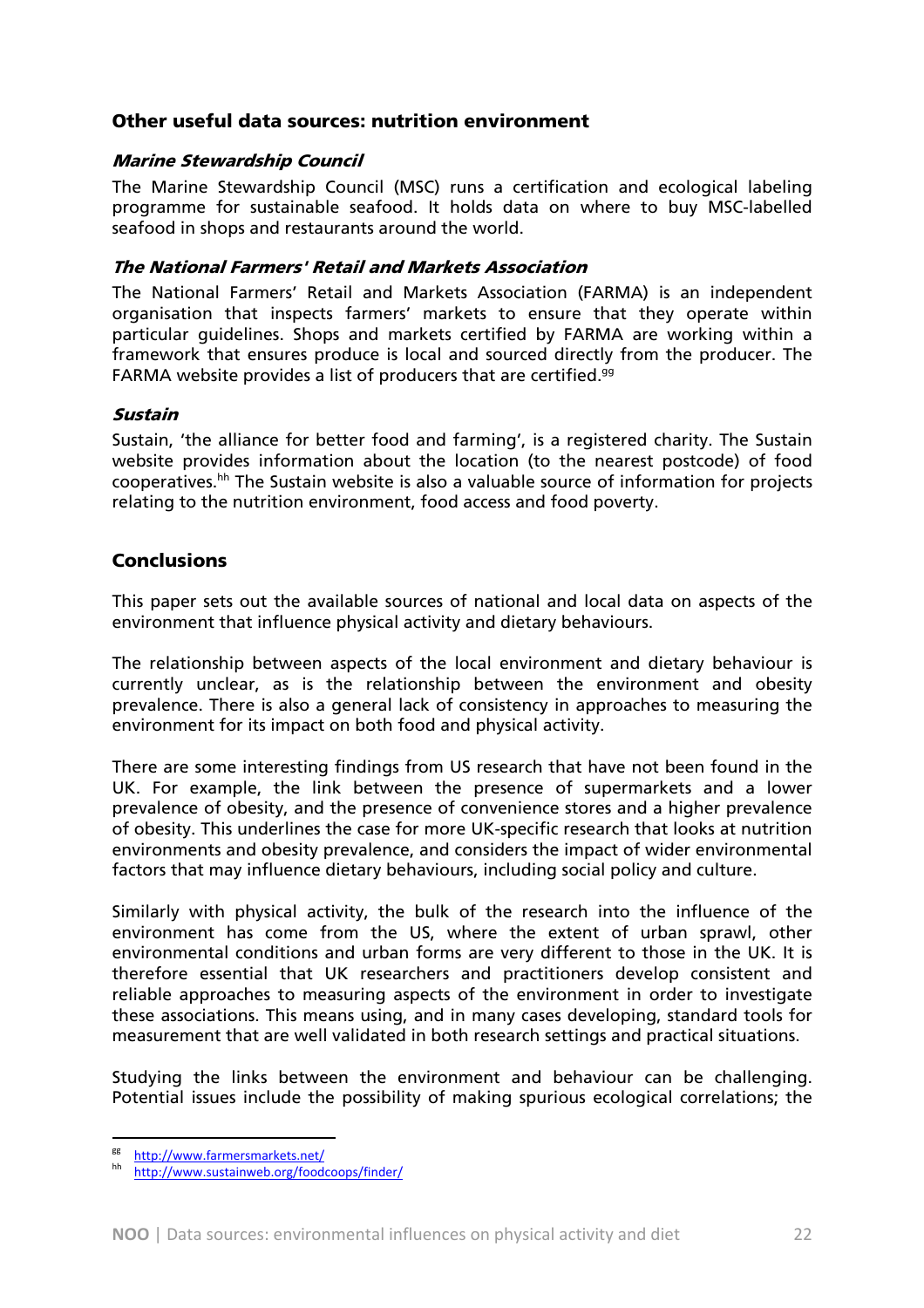challenge of timing (as environmental exposure data and outcome data are usually made at different times); a lack of sufficient variation between different environments to make meaningful comparisons between areas; the need to validate remote measures of the environment; and the existence of individual level confounders such as age or social class. These issues need to be borne in mind when attempting to draw any conclusions about the links between the environment and behaviour, and may be even more important when considering health outcomes.

There are potential problems with accessing the data for environmental studies: many of the datasets included in this briefing paper may be difficult to access, some are expensive, and they may require specific software and/or training. Some secondary data sources may not have been validated and so may introduce bias. It is also important to consider some of the surveys that have recently been stopped or are being considered for modifications. It is vital to make the case for retaining some of the key environmental measures in these surveys so that their influence on behaviour can be studied. Only through taking a consistent and long-term approach to measurement can we reliably hope to understand the influence of the environment on obesity and its determinants.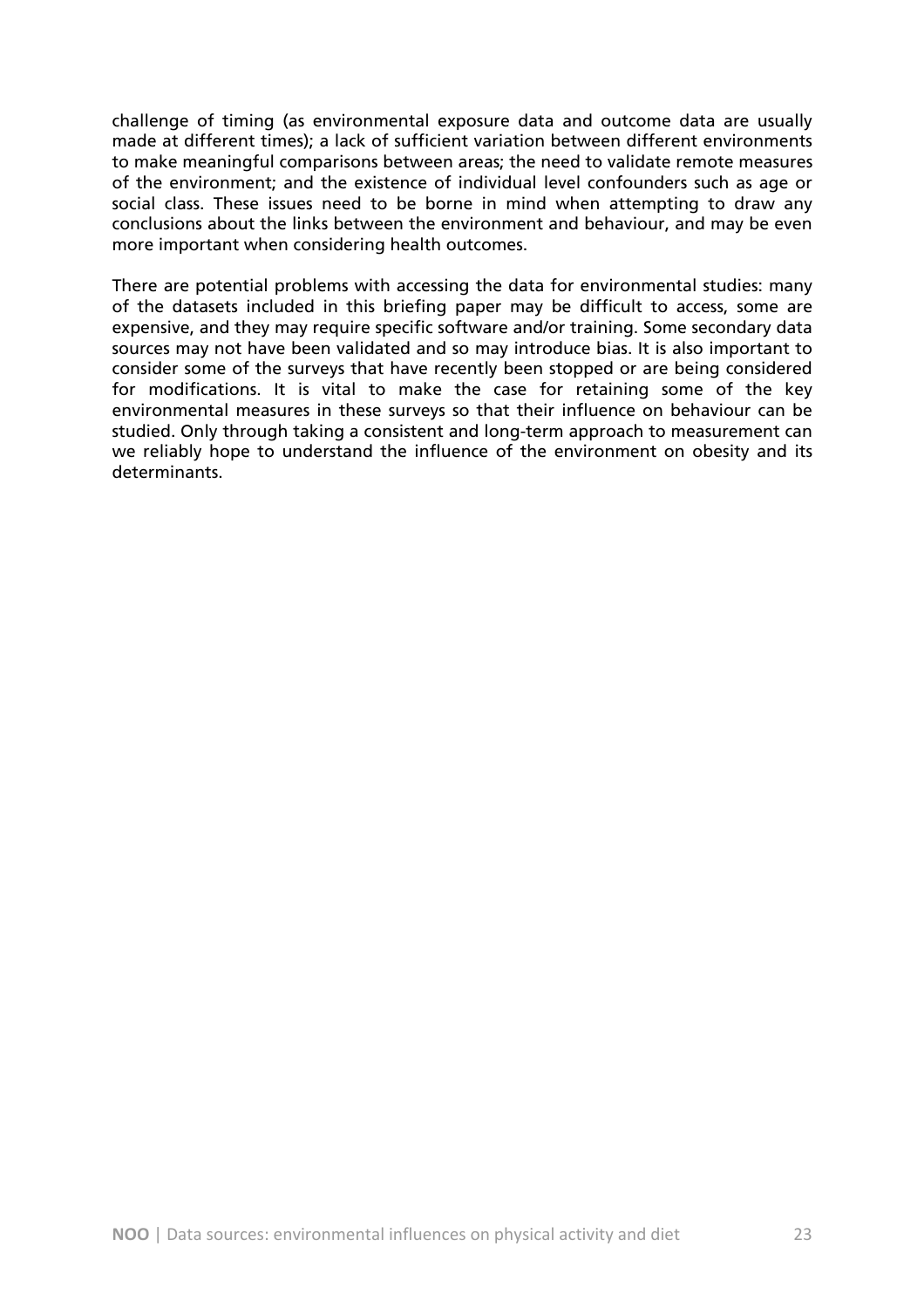# Appendix

#### Specific survey questions with relevance to the environment for physical activity and eating behaviours

| Survey          | Questions on the environment relevant to physical activity                                                                                                                                                                                                                                                    |
|-----------------|---------------------------------------------------------------------------------------------------------------------------------------------------------------------------------------------------------------------------------------------------------------------------------------------------------------|
| Place<br>Survey | Which of these things do you think are most important in making somewhere a good<br>place to live?<br>• Access to nature<br>• Activities for teenagers                                                                                                                                                        |
|                 | Community activities<br>$\bullet$<br>Facilities for young children<br>$\bullet$<br>• Health services<br>• The level of traffic congestion<br>• Parks and open spaces<br>• Public transport<br>Road and pavement repairs<br>$\bullet$                                                                          |
|                 | • Shopping facilities<br>• Sports and leisure facilities                                                                                                                                                                                                                                                      |
|                 | Which of these things do you think most needs improving in your local area?                                                                                                                                                                                                                                   |
|                 | • Access to nature<br>• Activities for teenagers<br>• Community activities<br>• Facilities for young children<br><b>Health services</b><br>$\bullet$<br>• The level of traffic congestion<br>Parks and open spaces<br>$\bullet$<br>• Public transport<br>• Road and pavement repairs<br>• Shopping facilities |
|                 | • Sports and leisure facilities                                                                                                                                                                                                                                                                               |
|                 | Overall how satisfied are you with your local area as a place to live?                                                                                                                                                                                                                                        |
|                 | How satisfied or dissatisfied are you with your home as a place to live?                                                                                                                                                                                                                                      |
|                 | How satisfied or dissatisfied are you with the following services?<br>Local transport information<br>• Local bus services<br>• Sport/leisure facilities<br>• Parks and open spaces                                                                                                                            |
|                 | How frequently have you used the following services?                                                                                                                                                                                                                                                          |
|                 | Local transport information<br>Local bus services<br>• Sport/leisure facilities<br>Parks and open spaces                                                                                                                                                                                                      |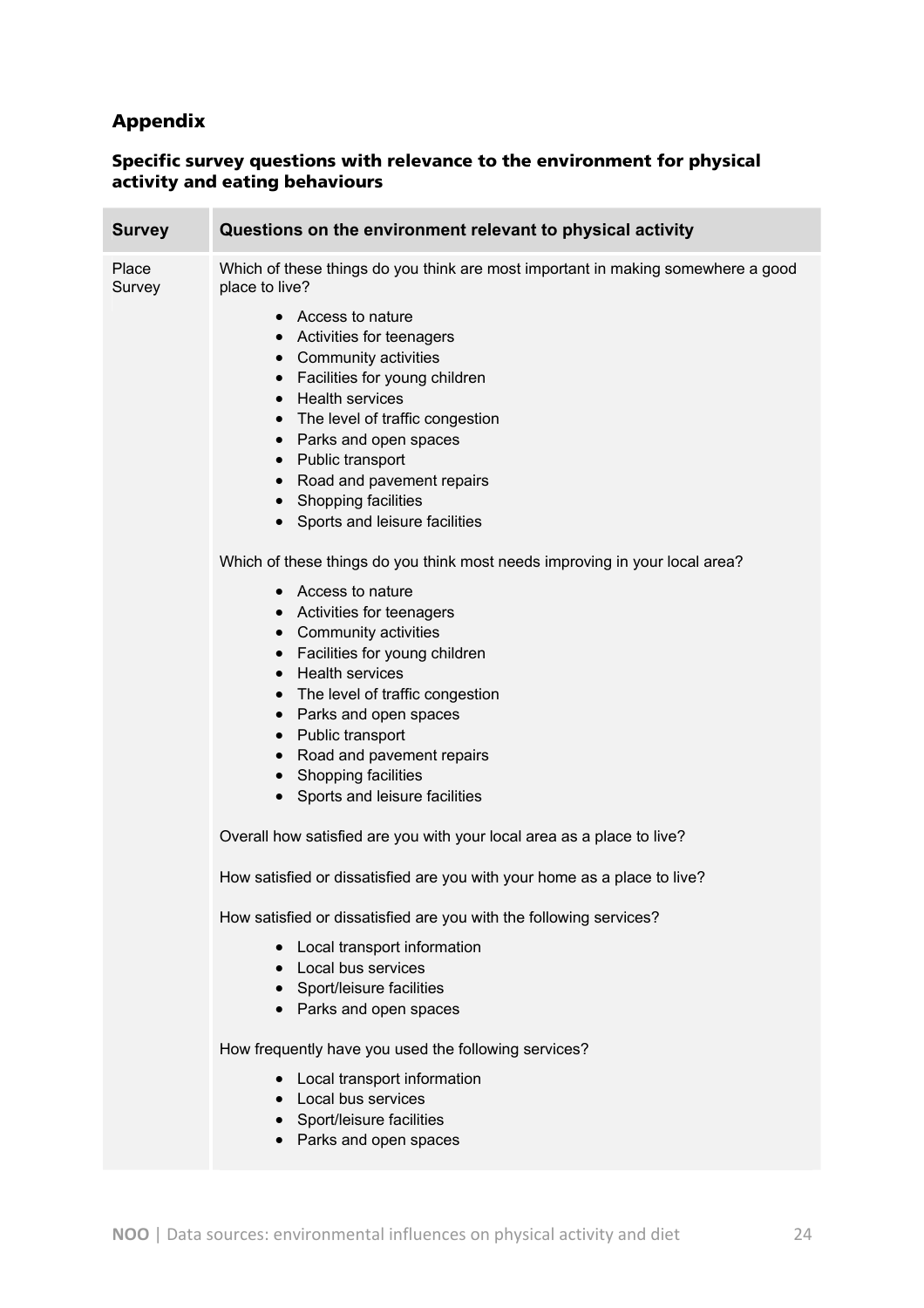| Health<br>Survey for<br>England<br>2007    | Which of these would you like to go to that you don't at the moment?<br>• Local park or playground<br>Swimming pool<br>Sports club or class<br>Gym<br>• Residential course e.g. outward bound<br>Overall what do you think of the activities and things to do in your area?<br>In the last four weeks, have you participated in any group activity outside school<br>lessons?<br>Which of these things have you been to in the last four weeks?<br>• Local park or playground<br>• Swimming pool<br>Sports club or class<br>$\bullet$ Gym<br>Residential course e.g. outward bound<br>What do you think of your local area as a place to live?<br>Which of these things would do the most to make your area a better place to live?<br>• Better shops<br>• Better sports clubs or centres<br>• Better public transport<br>• Better activities for children and young people<br>• Better parks and play areas<br>What do you think of the parks and play areas in your area? |
|--------------------------------------------|-----------------------------------------------------------------------------------------------------------------------------------------------------------------------------------------------------------------------------------------------------------------------------------------------------------------------------------------------------------------------------------------------------------------------------------------------------------------------------------------------------------------------------------------------------------------------------------------------------------------------------------------------------------------------------------------------------------------------------------------------------------------------------------------------------------------------------------------------------------------------------------------------------------------------------------------------------------------------------|
| <b>ONS</b><br>Omnibus<br>Survey            | <b>Sept 2004</b><br>How important is it for wider activities to be possible in public spaces in your area?<br>How important is it that children can play safely in your street?<br>What physical qualities are important to you when choosing a place to live?<br>Good general environment<br>Low levels of traffic on the street<br>$\bullet$<br>• Low speeds of traffic on the street<br>Good public transport<br>Well maintained<br>Wide pavements<br>• Pleasant areas to walk<br>• Feeling safe when walking around<br>Good parking facilities<br>Good facilities for cyclists                                                                                                                                                                                                                                                                                                                                                                                          |
| <b>Tell Us</b><br>(children<br>aged 11-14) | Which of these, if any, would you like to go to that you don't at the moment?<br>Local park or playground                                                                                                                                                                                                                                                                                                                                                                                                                                                                                                                                                                                                                                                                                                                                                                                                                                                                   |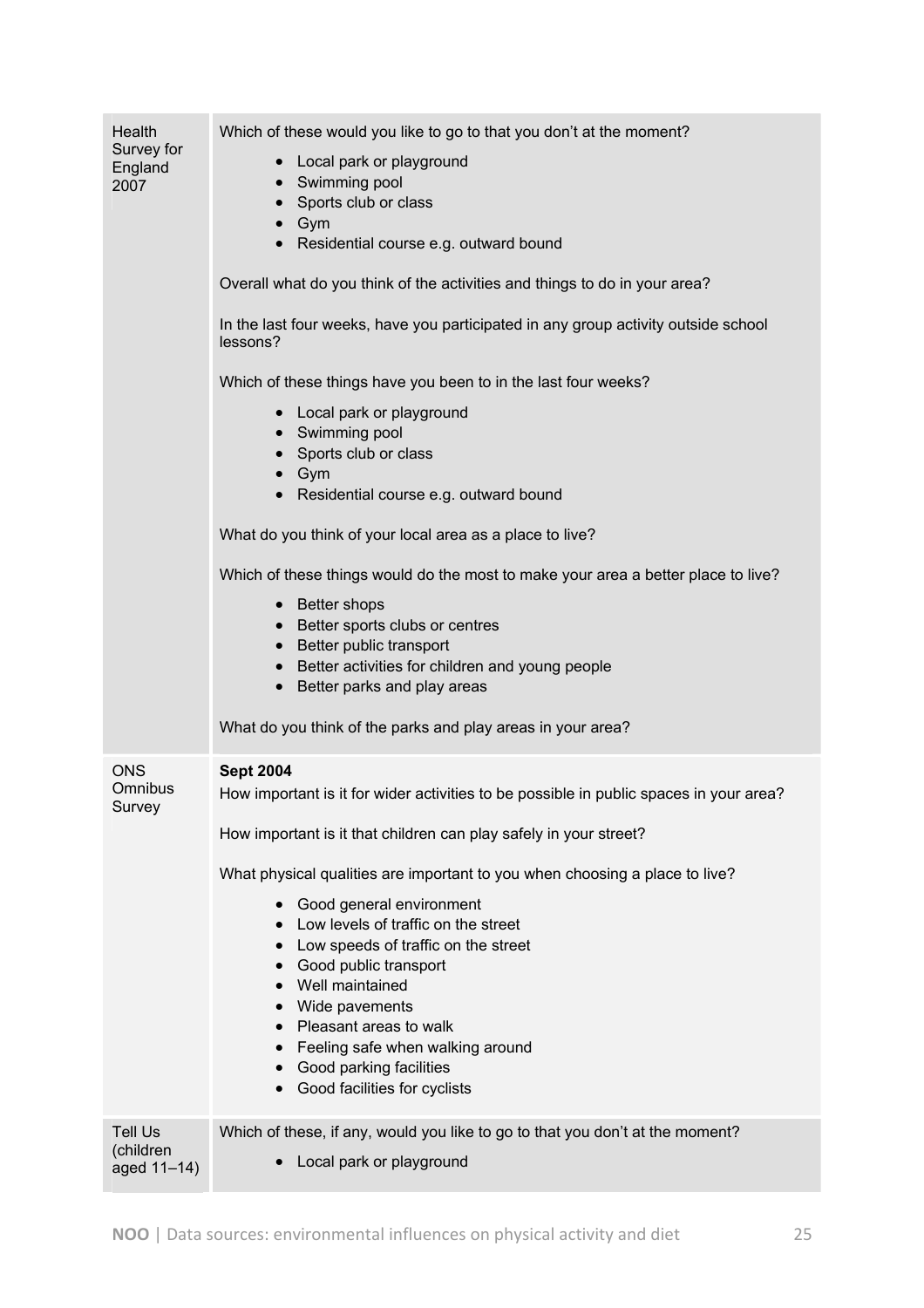- Swimming pool (not in school lessons)
- Sports club or class (where I've done sport not just watched it)
- Gym

Overall, what do you think of the activities and things to do in your area?

- Very good
- Fairly good
- Neither good nor poor
- Fairly poor
- Very poor
- Don't know

Which of these things have you been to in the last four weeks?

- Local park or playground
- Swimming pool
- Sports club or class (where I've done sport not just watched it)
- Gym

What do you think of the parks and play areas in your area?

- Very good
- Fairly good
- Neither good nor poor
- Fairly poor
- Very poor
- Don't know

In the last 7 days, on how many days have you spent at least 30 minutes (Tick one option only) doing sports or other active things?

- None
- $\bullet$  1–2 days
- $\bullet$  3-5 days
- $\bullet$  6-7 days
- Don't know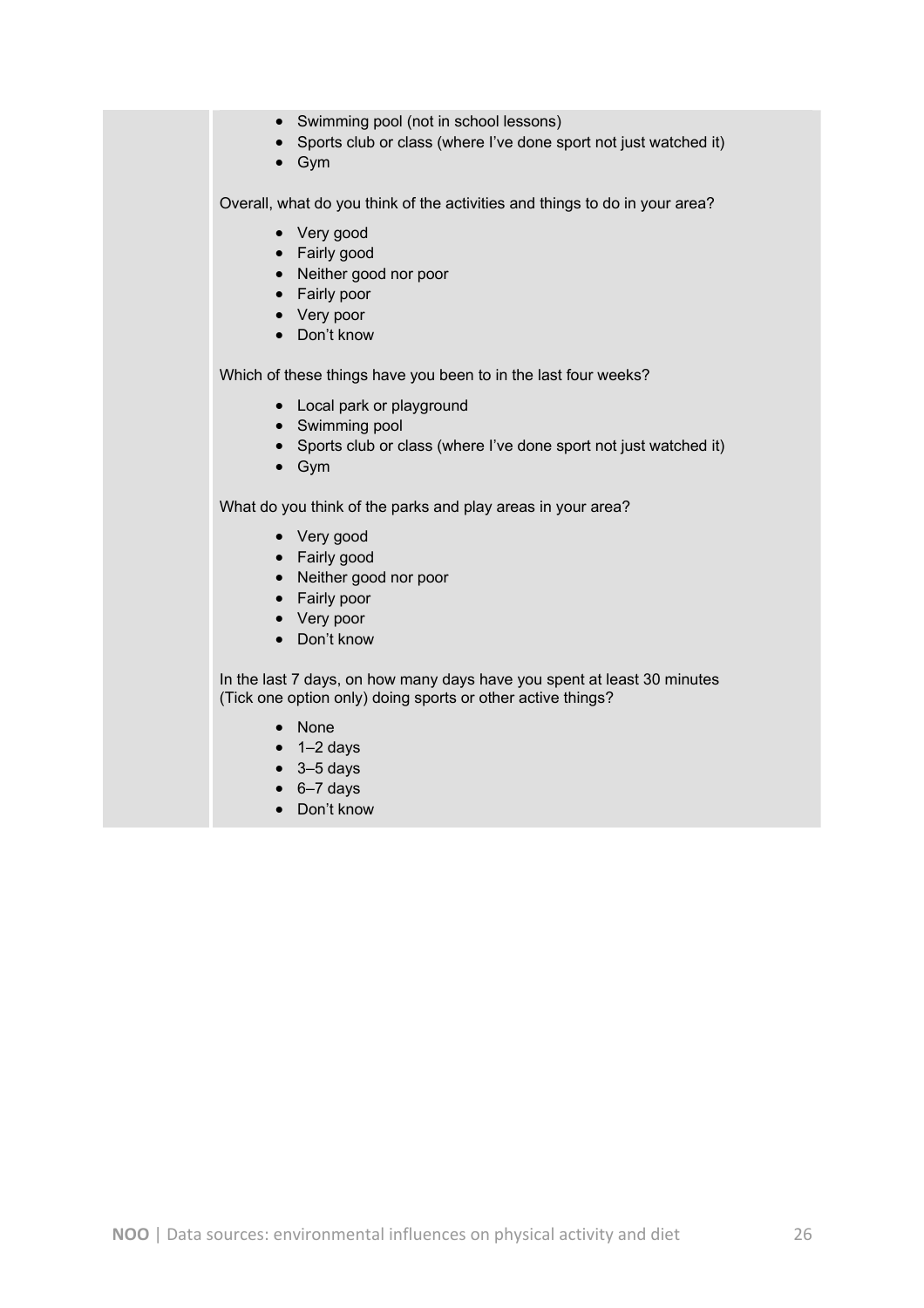| <b>Survey</b>                              | Questions on the environment relevant to dietary behaviours                                                         |
|--------------------------------------------|---------------------------------------------------------------------------------------------------------------------|
| Low income diet<br>and nutrition<br>survey | Does your household have a kitchen or dedicated food preparation and cooking<br>area?                               |
|                                            | Are you able to cook a hot meal in this accommodation?                                                              |
|                                            | Which, if any, of these items do you have regular access to?                                                        |
|                                            | Fridge<br>$\bullet$<br>Freezer<br>$\bullet$<br>• Microwave oven<br>• A gas or electric hob<br>An oven               |
|                                            | If yes, do these items work properly?                                                                               |
|                                            | Do you feel that your food storage facilities are adequate?                                                         |
|                                            | In what way are they not adequate?                                                                                  |
|                                            | Does the face that your storage facilities are inadequate influence your food<br>shopping? If so, how?              |
|                                            | Why don't you currently eat as much organic food as you would like?                                                 |
|                                            | Can't afford it/too expensive<br>$\bullet$<br>Don't know where to buy it/the shops I go to don't sell it<br>• Other |
|                                            | Do you grow your own fruit and vegetables at all, either in your garden or on an<br>allotment?                      |
|                                            | If yes, what do you grow?                                                                                           |
|                                            | Do you ever eat any 'free foods' such as fish, berries, mushrooms not grown at<br>home?                             |
|                                            | What free foods do you eat?                                                                                         |
|                                            | Does anyone give or make you food free of charge? If so who?                                                        |
|                                            | Do you keep hens or other animals to provide you with food?                                                         |
|                                            | What kinds of food do these animals provide?                                                                        |
|                                            | Does your child's school provide meals?                                                                             |
|                                            | Does your child ever have these meals?                                                                              |
|                                            | Is there an outlet in your child's school where pupils can buy snacks or drinks?                                    |
|                                            | Does your child ever buy snacks or drinks from this outlet?                                                         |
|                                            | Does your child receive any of the following?                                                                       |
|                                            | Free school meal (at lunchtime)<br>Reduced price or subsidised school meal (at lunchtime)                           |

• Free school milk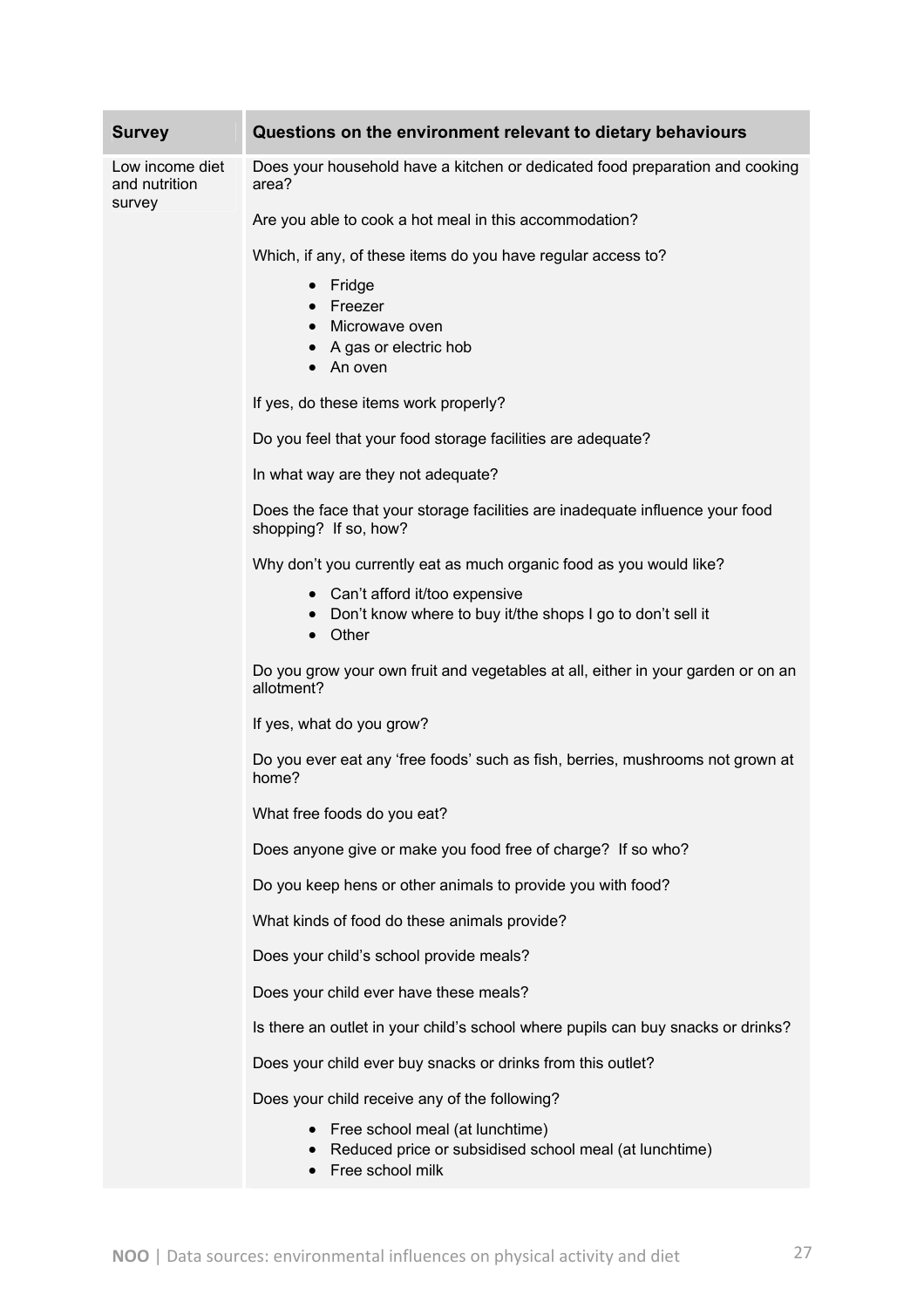- Subsidised school milk
- Free vitamin tablets (under 5s)
- Free fruit
- Milk tokens (under 5s)
- Free food before school
- Free food after school

Is your child entitled to free school meals at lunchtime?

Why does your child not take up their free school meals?

- Prefer to come home
- Doesn't like school meals
- Prefers packed lunch
- Dietary reasons
- Cultural/religious reasons
- Peer pressure/stigma
- Other

On average, how many times per week does your child have a free school meal at lunchtime?

Why does your child not take up all their free school meals at lunchtime?

- Prefer to come home
- Doesn't like school meals
- Prefers packed lunch
- Dietary reasons
- Cultural/religious reasons
- Peer pressure/stigma
- Other

On average, how many timnes per week does your child have free school meals before school?

On average, how many times per week does your child have free school meals after school?

What does your child do about lunch when they are not at school?

- Eats at home
- Eats at a relative's home
- Eats at a friend/neighbour's home
- Takes a packed lunch from home
- Buys lunch from a shop/café
- Goes without lunch
- Other

How many pints of milk per week does your child get in exchange for milk tokens?

Do you eat with friends or relatives on a regular basis, either at home or in their home?

Do you go out to eat with friends or relatives, or on your own?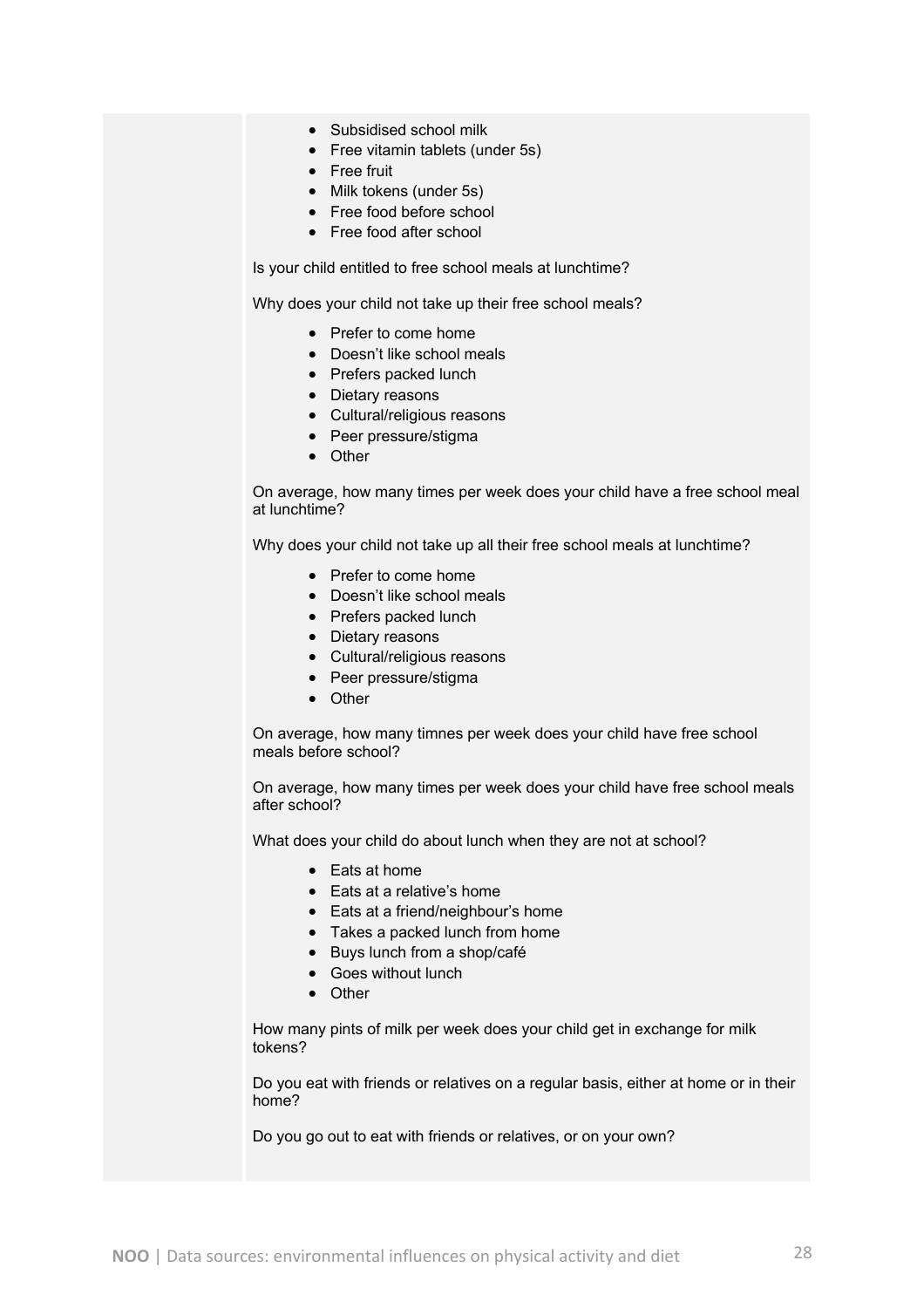How often do you eat out with friends or relatives?

How often do you eat out on your own?

Is there anywhere else outside your home where you regularly meet and eat with other people?

If yes, where?

- Work/school/college
- Community/day centre
- Other

Do you receive meals on wheels?

How often do you receive meals on wheels?

Does an illness or disability limit you or prevent you from shopping?

How are you limited or prevented from shopping?

- Difficulties with walking
- Problems with sight
- Cannot carry heavy shopping
- Get tired easily
- Other

When you have unexpected expenses, does this affect how much money you have to spend on food?

What do you do when this happens?

- Only buy essential items
- Buy fewer or selected items
- Buy cheaper brands/reduced items
- Go without
- Borrow from family
- Borrow from friends
- Seek (additional) credit
- Other

What would be the major difficulties for you in eating more healthily

What would be the greatest difficulty?

Can you afford to eat as much fresh food as you want?

Can you afford to give your children as much fresh food as you want to?

Which of these statements best describes the food eaten by you or your household in the last 12 months?

- There is enough of the kinds of foods I want to eat
- There is enough food, but not always the kind of food I want to eat
- Sometimes I don't have enough food to eat
- Often I don't have enough food to eat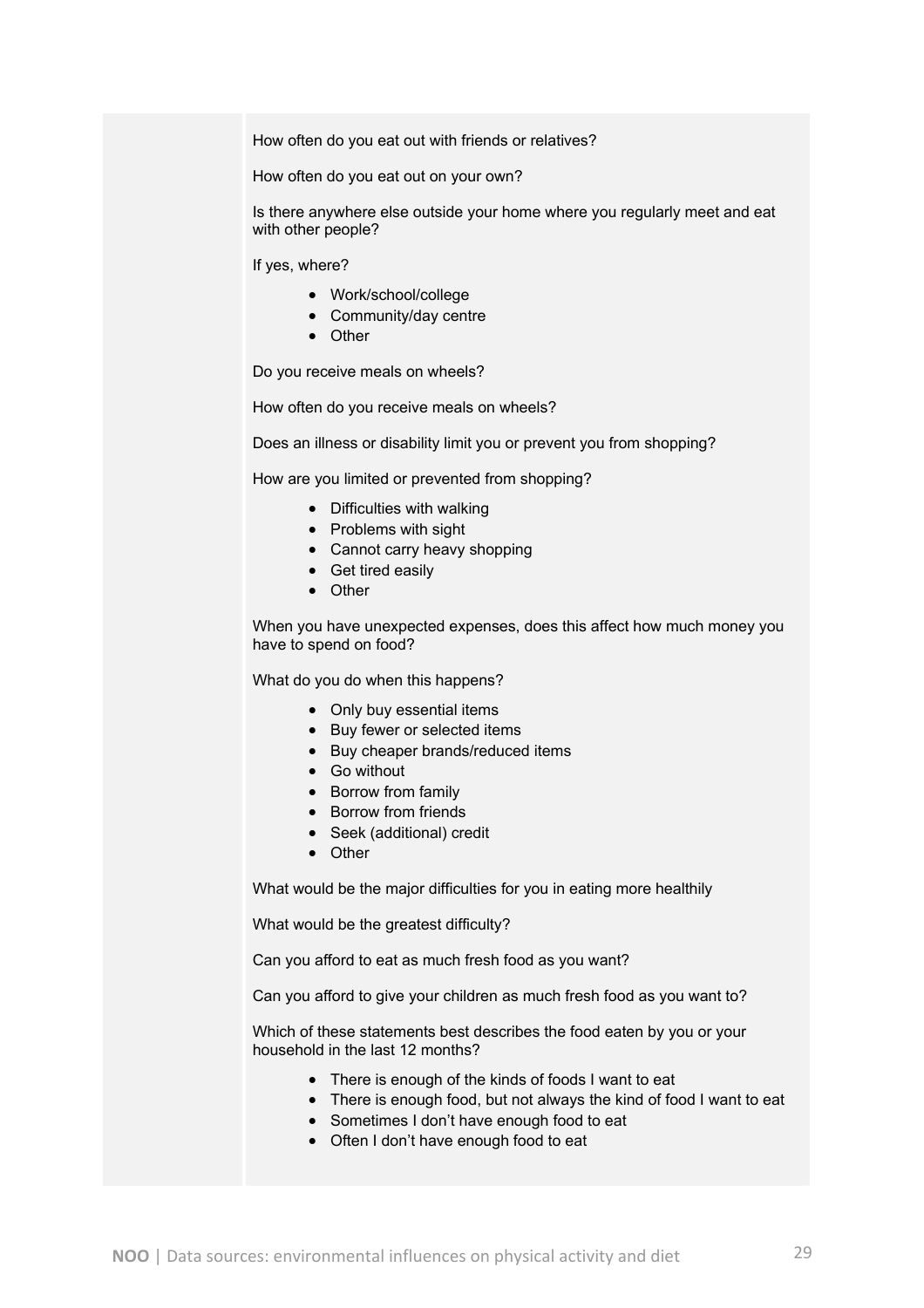Which, if any, of these are reasons why you don't always have enough to eat?

- Not enough money for food
- Not enough time for shopping or cooking
- It's too hard to get to the shops because of health problems
- It's too hard to get to the shops because of lack of transport
- The shops are too far away
- Lack of working cooker or microwave
- Lack of equipment e.g. sharp knives, pots and pans
- Difficulties cooking or eating because of a health problem
- Lack of storage facilities
- On a diet for health or medical reasons or other special eating habits
- Any other reason

Which, if any, of these are reasons why you don't always have the quality or variety of foods you would like?

• Not enough money • Not enough time for shopping • Not enough time for cooking • Not available in local shops • Not available at work • It's too hard to get to the shops (health problems) • It's too hard to get to the shops (transport) • It's too hard to get to the shops with the children • The shops I can afford to go to don't sell a wide variety of foods • The shops I can afford to go to don't sell good quality foods • These kinds of foods get eaten too quickly • Lack of cooking facilities • Lack of storage facilities • Difficulty preparing or cooking meals • Not knowing how to cook different foods/meals Which is the most important reason? Are there ever times when you do not have enough food to eat because you can't get to the shops? If yes, how often does this happen? Do you ever worry that your food will run out because you do not have enough money to buy more? If yes, how often does this happen? Health Survey for England 2007 What would stop you making improvements to the way you eat? • Don't like healthy foods • Doesn't satisfy hunger • Don't want to change eating habits • Lack of motivation • Leat what I'm given • No healthy options at home • No healthy options at school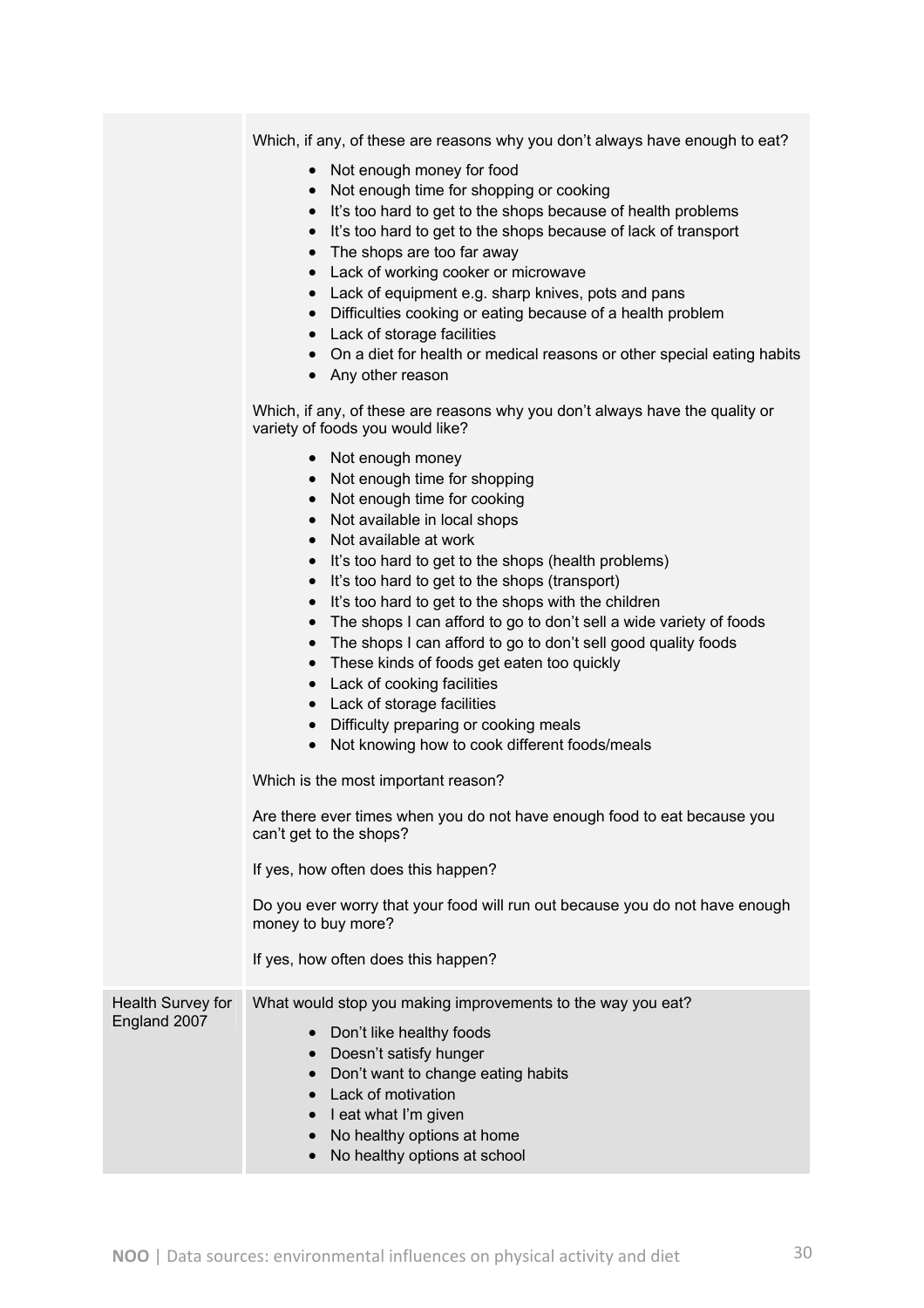| Consumer<br><b>Attitudes Survey</b>                        | How much do you agree or disagree with the following statements?                                                                                                                                                                                                                                                                                                                                                                                      |
|------------------------------------------------------------|-------------------------------------------------------------------------------------------------------------------------------------------------------------------------------------------------------------------------------------------------------------------------------------------------------------------------------------------------------------------------------------------------------------------------------------------------------|
|                                                            | It's too expensive to cook healthy meals<br>I find it difficult to know if a product is healthy from the labelling<br>$\bullet$<br>I would like to have more information about the food that I buy<br>Even if you are on a limited budget you can still eat healthily                                                                                                                                                                                 |
| Living Costs and<br><b>Food Survey</b><br>(previously EFS) | Have you or any of your children had any free welfare milk during the last 7<br>days?                                                                                                                                                                                                                                                                                                                                                                 |
|                                                            | If yes:                                                                                                                                                                                                                                                                                                                                                                                                                                               |
|                                                            | Who received the milk?                                                                                                                                                                                                                                                                                                                                                                                                                                |
|                                                            | How many pints did they receive during the last 7 days?                                                                                                                                                                                                                                                                                                                                                                                               |
|                                                            | Have any of your children had any free school milk in the last 7 days?                                                                                                                                                                                                                                                                                                                                                                                |
|                                                            | Who received the milk?                                                                                                                                                                                                                                                                                                                                                                                                                                |
|                                                            | How many cartons/bottles did they receive in the last 7 days?                                                                                                                                                                                                                                                                                                                                                                                         |
|                                                            | Have any of your children had any free fruit at school or nursery in the last 7<br>days?                                                                                                                                                                                                                                                                                                                                                              |
|                                                            | Have any of your children had any meals at a state school in the last 7 days?                                                                                                                                                                                                                                                                                                                                                                         |
|                                                            | How many meals did they have?                                                                                                                                                                                                                                                                                                                                                                                                                         |
|                                                            | Were the meals free?                                                                                                                                                                                                                                                                                                                                                                                                                                  |
|                                                            | Have you or anyone in your household received meals on wheels in the last 7<br>days?                                                                                                                                                                                                                                                                                                                                                                  |
|                                                            | Who received the meals?                                                                                                                                                                                                                                                                                                                                                                                                                               |
|                                                            | How many meals did they receive?                                                                                                                                                                                                                                                                                                                                                                                                                      |
|                                                            | Were the meals free?                                                                                                                                                                                                                                                                                                                                                                                                                                  |
| <b>ONS Omnibus</b><br>Survey                               | April 2004<br>Concern has been expressed about the amount of fat, sugar and salt that<br>children consume and the risks to their health that can result from such a diet -<br>for example, from obesity. For you, which of the following best expresses your<br>view on what should happen? Please state whether you agree strongly, agree,<br>neither agree nor disagree, disagree, strongly disagree, or don't know to the<br>following statements: |
|                                                            | • There should be no advertising for fast foods, sweets and soft drinks<br>during children's TV viewing time                                                                                                                                                                                                                                                                                                                                          |
|                                                            | • Schools should be used to control access to what children eat                                                                                                                                                                                                                                                                                                                                                                                       |
|                                                            | Children and their parents should be provided with information about<br>food and its consequences                                                                                                                                                                                                                                                                                                                                                     |
| Tell Us (children                                          | Do you have free school meals?                                                                                                                                                                                                                                                                                                                                                                                                                        |
| aged 11-14)                                                | How helpful is the information and advice you get in school on healthy food and<br>lifestyles?                                                                                                                                                                                                                                                                                                                                                        |
|                                                            | Helpful<br>Not helpful                                                                                                                                                                                                                                                                                                                                                                                                                                |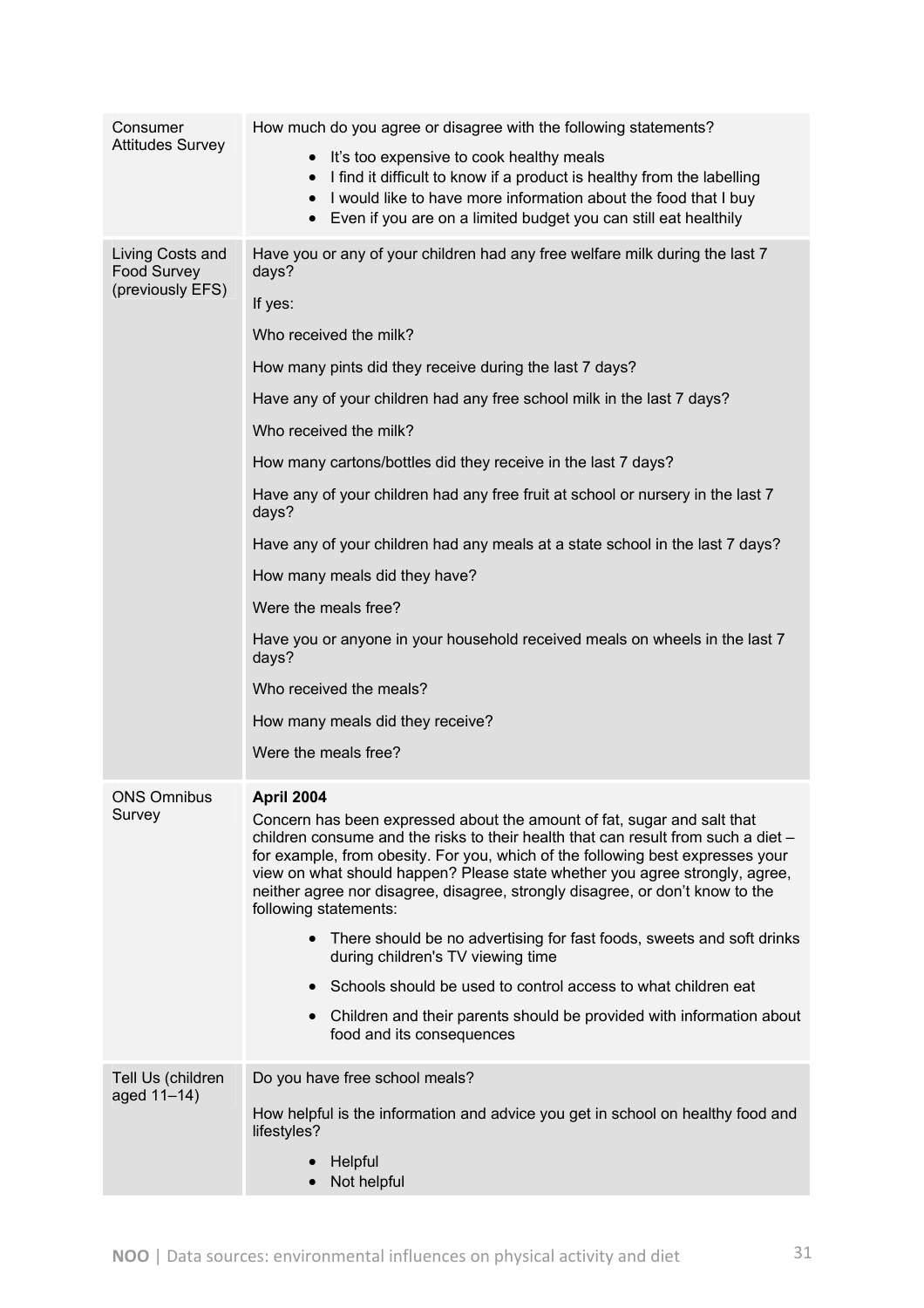- Don't know
- Haven't received any

#### OPTIONAL QUESTIONS

How often do you eat takeaway food?

- Everyday
- Sometimes
- Never
- Not sure

What do you eat for lunch on most days at school?

- Packed lunch
- School meals
- Food bought from elsewhere
- Nothing to eat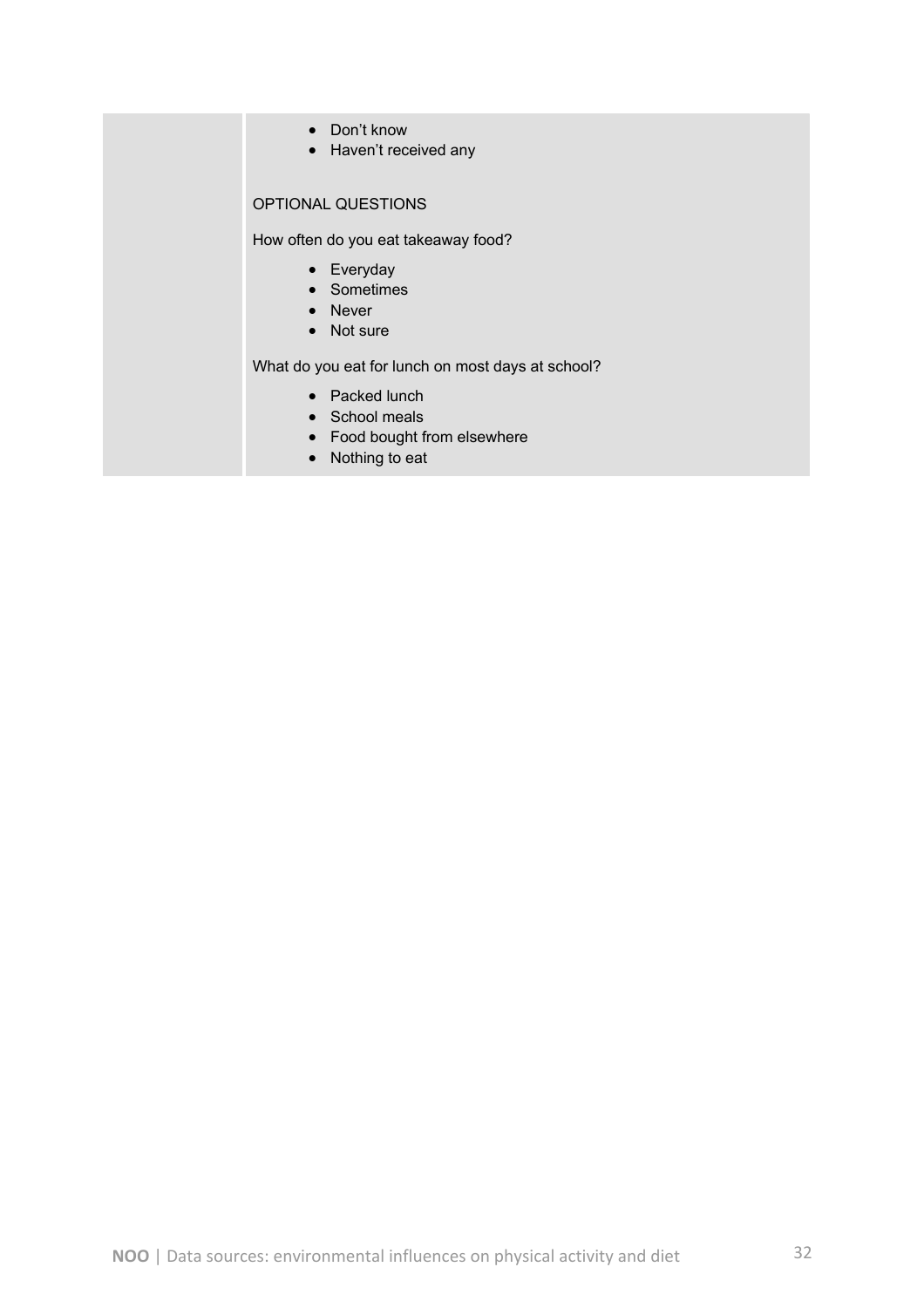# References

- 1. International Obesity Task Force. The Global Epidemic. 2008; Available from: www.iotf.org/globalepidemic.asp.
- 2. Butland B, Jebb S, Kopelman P, McPherson K, Thomas S, Mardell J, et al. Tackling obesities: future choices – project report. HMSO. London 2007.
- 3. Giskes K, van Lenthe F, Avendano-Pabon M, Brug J. A systematic review of environmental factors and obesogenic dietary intakes among adults: are we getting closer to understanding obesogenic environments? Obes Rev. 2010. no. doi: 10.1111/j.1467–789X.2010.00769.x
- 4. Swinburn B, Egger G. Preventive strategies against weight gain and obesity. Obes Rev. 2002 Nov;3(4):289–301.
- 5. National Institute for Health and Clinical Excellence. Promoting and creating built or natural environments that encourage and support physical activity. London: NICE. 2008.
- 6. Sallis J, Bauman A, Pratt M. Environmental and policy interventions to promote physical activity. Am J Prev Med. 1998 Nov;15(4):379–97.
- 7. Foster C, Hillsdon M. Changing the environment to promote health-enhancing physical activity. J Sports Sci. 2004 Aug;22(8):755–69.
- 8. Frank LD, Saelens BE, Powell KE, Chapman JE. Stepping towards causation: do built environments or neighborhood and travel preferences explain physical activity, driving, and obesity? Soc Sci Med. 2007 Nov;65(9):1898-914.
- 9. Franzini L, Elliott MN, Cuccaro P, Schuster M, Gilliland MJ, Grunbaum JA, et al. Influences of physical and social neighborhood environments on children's physical activity and obesity. Am J Public Health 2009 Feb;99(2):271-8.
- 10. Bauman A, Bull F. Environmental Correlates of Physical Activity and Walking: a review of reviews. London: National Institute of Health and Clinical Excellence; 2007.
- 11. Dunton GF, Kaplan J, Wolch J, Jerrett M, Reynolds KD. Physical environmental correlates of childhood obesity: a systematic review. Obes Rev. 2009 Jul;10(4):393-402.
- 12. Hill JO, Peters JC. Environmental contributions to the obesity epidemic. *Science* 1998 May;280(5368):1371–4.
- 13. Townshend T, Lake A. Obesogenic urban form: theory, policy and practice. *Health &* Place 2009 Dec;15(4):909–16.
- 14. Black JL, Macinko J (2008). Neighborhoods and obesity. Nutrition Reviews 66 (1), 2-20.
- 15. Glanz K, Sallis JF, Saelens BE, Frank LD. Healthy nutrition environments: concepts and measures. Am J Health Promot. 2005 May-Jun;19(5):330–3, ii.
- 16. Drewnowski A, Darmon N. Food choices and diet costs: an economic analysis. *J Nutr.* 2005;135(4):900–4.
- 17. Faith MS, Fontaine KR, Baskin ML, Allison DB. Toward the reduction of population obesity: macrolevel environmental approaches to the problems of food, eating, and obesity. Psychol Bull. 2007 Mar;133(2):205–26.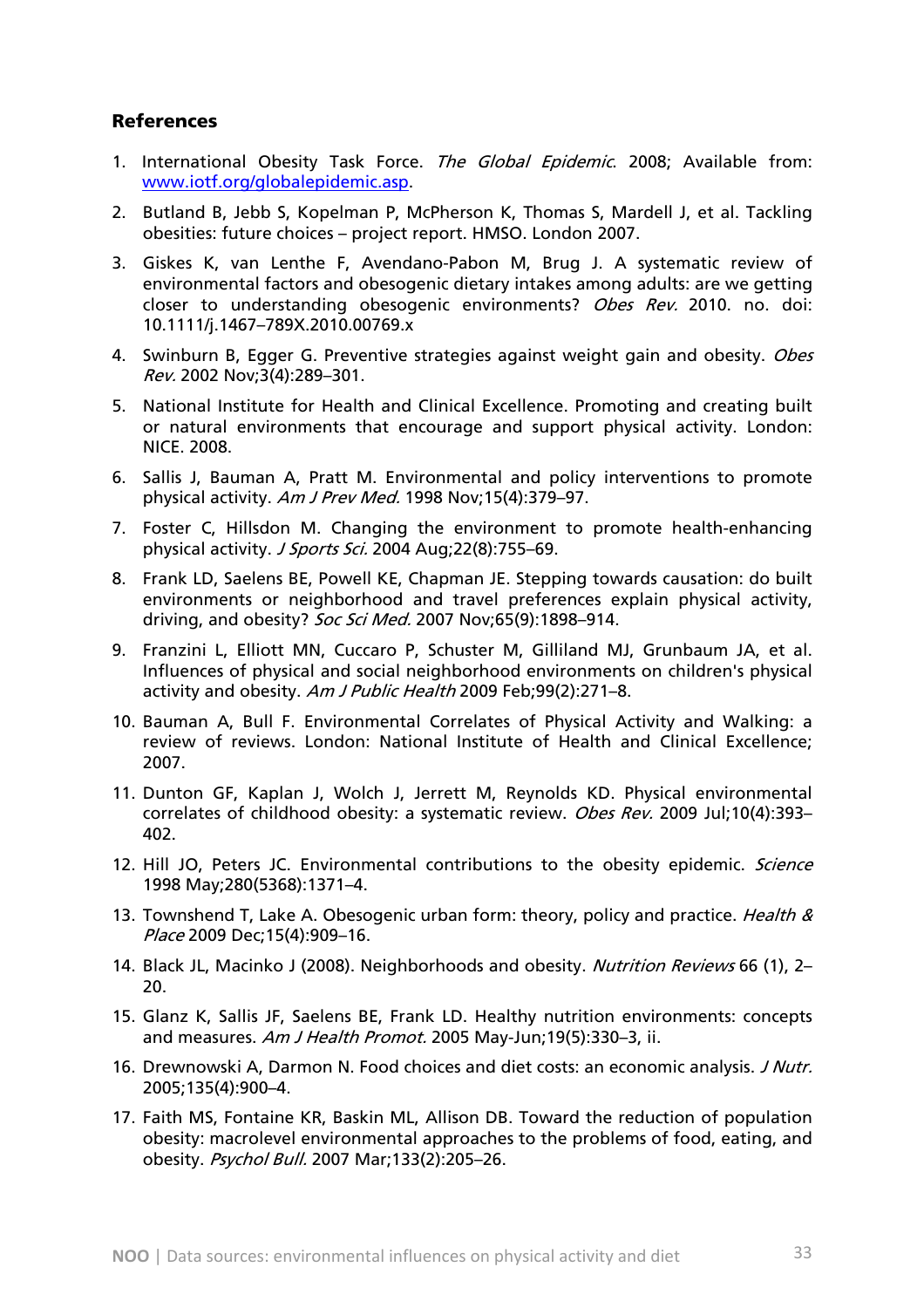- 18. Zenk, S. N., Schulz, A. J., & Odoms-Young, A. M. (2009). How neighborhood environments contribute to obesity. Am J Nurs, 109(7), 61-64.
- 19. Glanz K, Sallis JF, Saelens BE, Frank LD. Nutrition Environment Measures Survey in stores (NEMS-S): development and evaluation. Am J Prev Med. Netherlands 2007Apr;32(4):282–9.
- 20. Rundle AG, Bader MD, Richards CA, Neckerman KM, Teitler JO. Using Google Street View to audit neighborhood environments. Am J Prev Med. Netherlands 2011 Jan;40(1):94–100.
- 21. Timperio A, Salmon J, Telford A, Crawford D. Perceptions of local neighbourhood environments and their relationship to childhood overweight and obesity. Int J Obes (Lond). 2005 Feb;29(2):170–5.
- 22. Chow CK, Lock K, Teo K, Subramanian SV, McKee M, Yusuf S. Environmental and societal influences acting on cardiovascular risk factors and disease at a population level: a review. Int J Epidemiol. England 2009. p. 1580-94.
- 23. Foster C, Hillsdon M, Thorogood M. Environmental perceptions and walking in English adults. J Epidemiol Community Health England 2004. p. 924–8.
- 24. Active Living Research. Building the Evidence to prevent childhood obesity and support active communities. 2010 [1 Aug 2010]; Available from: http://www.activelivingresearch.org/.
- 25. Leslie E, Coffee N, Frank L, Owen N, Bauman A, Hugo G. Walkability of local communities: using geographic information systems to objectively assess relevant environmental attributes. Health & Place 2007 Mar;13(1):111-22.
- 26. Frank LD, Andresen MA, Schmid TL. Obesity relationships with community design, physical activity, and time spent in cars. Am J Prev Med. Netherlands 2004. p. 87–96.
- 27. Feng J, Glass TA, Curriero FC, Stewart WF, Schwartz BS. The built environment and obesity: a systematic review of the epidemiologic evidence. Health & Place 2010 Mar;16(2):175–90.
- 28. Lake A, Townshend T, Alvanides S. Obesogenic environments:complexities, perceptions and objective measures. Oxford: Blackwell; 2010.
- 29. Holding, J., Carr, J and Rawlings, L. Food Statistics Pocketbook 2010. York: Department for the Environment, Food and Rural Affairs; 2010.
- 30. Education (Nutritional Standards for School Lunches) (England) Regulations 2000. Online. [accessed February 2010] http://www.defra.gov.uk/evidence/statistics/foodfarm/food/pocketstats/documents/f oodpocketbook2010.pdf
- 31. Burgoine T. Collecting accurate secondary foodscape data: A reflection on the trials and tribulations. Appetite 2010 Sep.
- 32. Cummins S, Macintyre S. Are secondary data sources on the neighbourhood food environment accurate? Case-study in Glasgow, UK. Prev Med. United States 2009. p. 527–8.
- 33. Lake A, Burgoine T, Greenhalgh F, Stamp E, Tyrrell R. The foodscape: classification and field validation of secondary data sources. Health & Place 2010 Jul;16(4):666-73.